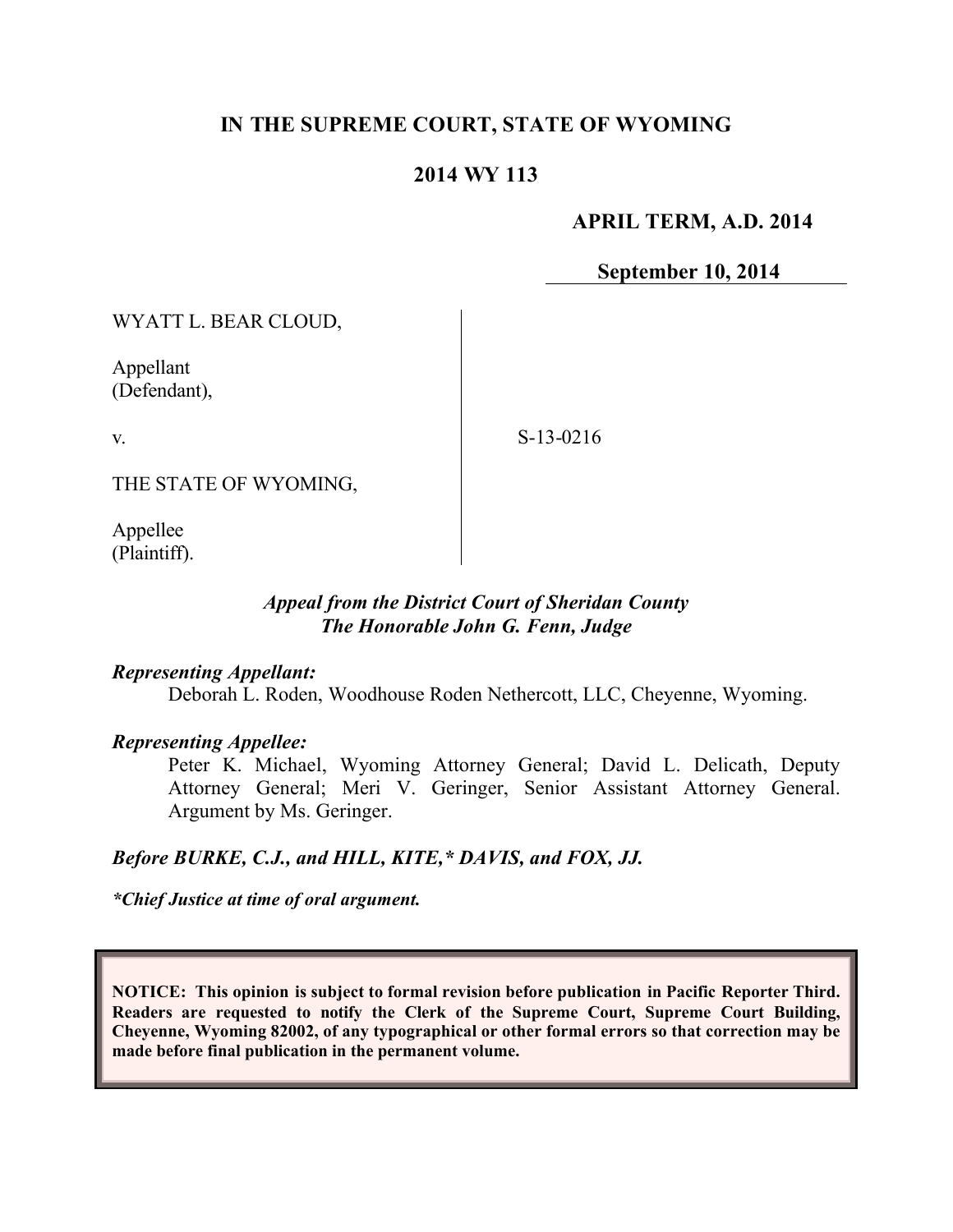#### **FOX, Justice.**

[¶1] Wyatt Bear Cloud was 16 years old when he participated in several crimes that culminated in the murder of Robert Ernst. Mr. Bear Cloud entered a guilty plea to charges of first-degree murder, aggravated burglary, and conspiracy to commit aggravated burglary. In his third appeal to the Wyoming Supreme Court, Mr. Bear Cloud raises a number of issues regarding the sentence imposed on him for crimes he committed as a juvenile. We reverse and remand to the district court with instructions to resentence on all counts.

### *ISSUES*

[¶2] We address the following issues:

1. Is the aggregate consecutive sentence a *de facto* life without parole sentence imposed without compliance with the Eighth Amendment of the United States Constitution and *Miller v. Alabama*?

2. Does Wyoming's mandatory identical sentencing structure for accessory and principal actors in felony murder – which imposes a mandatory life sentence – violate the Eighth Amendment of the United States Constitution when applied to juveniles?

3. Is the district court's sentence of 20-25 years for aggravated burglary unconstitutional as grossly disproportionate?

## *FACTS*

[¶3] When he was 16 years old, Mr. Bear Cloud stole a gun, and later broke into a home along with two other young men, Dennis Poitra and Dharminder Vir Sen. During the course of the burglary, while Mr. Bear Cloud was in another room, Mr. Sen shot and killed one of the home's residents with the stolen gun. The facts are more thoroughly set forth in *Bear Cloud v. State*, 2012 WY 16, 275 P.3d 377 (Wyo. 2012) (*Bear Cloud I*), and *Bear Cloud v. State*, 2013 WY 18, 294 P.3d 36 (Wyo. 2013) (*Bear Cloud II*), and will not be repeated here.

[¶4] Mr. Bear Cloud was convicted on his guilty plea of Murder in the First Degree (Felony-Murder), in violation of Wyo. Stat. Ann. § 6-2-101(a) (LexisNexis 2011); Conspiracy to Commit Aggravated Burglary, in violation of Wyo. Stat. Ann. §§ 6-1- 303(a) and 6-3-301(a) and (c)(i) (LexisNexis 2011); and Aggravated Burglary, in violation of Wyo. Stat. Ann. § 6-3-301(a) and (c)(i) (LexisNexis 2011). *Bear Cloud I*, 2012 WY 16, *¶* 1, 275 P.3d at 382. The district court sentenced him to 20-25 years in prison for Aggravated Burglary; life in prison "according to law" for first-degree murder, to be served consecutively to the aggravated burglary sentence; and 20-25 years in prison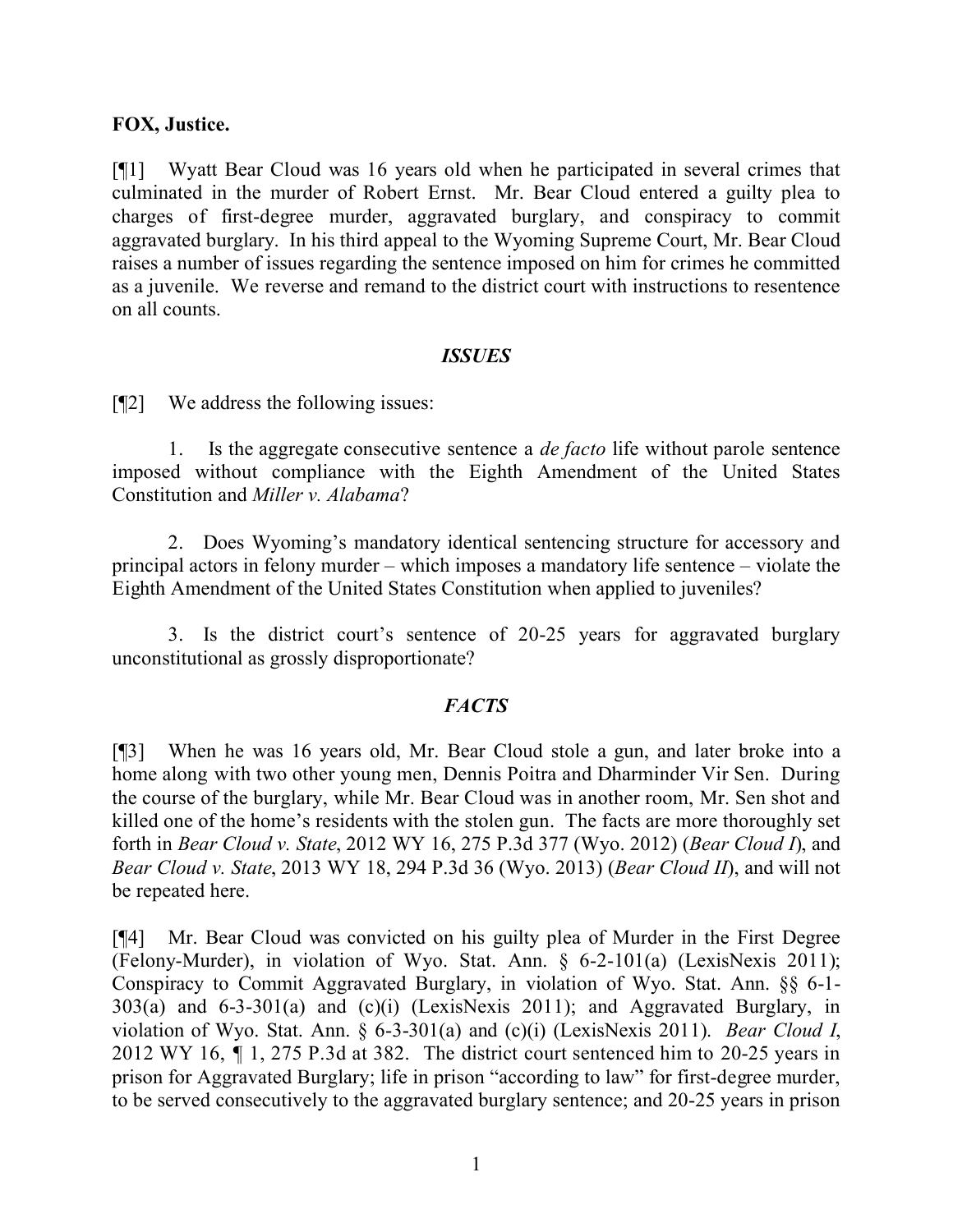for conspiracy to commit aggravated burglary, to be served concurrently with the firstdegree murder sentence. *Id*. at 115, at 384.

[¶5] Mr. Bear Cloud appealed to this Court, which affirmed. *Bear Cloud I*, 2012 WY 16, ¶ 2, 275 P.3d at 383. He then filed his petition for writ of certiorari in the United States Supreme Court, which issued its decision in *Miller v. Alabama*, 567 U.S. ---, 132 S.Ct. 2455, 183 L.Ed.2d 407 (2012), on June 25, 2012, holding that "the Eighth Amendment forbids a sentencing scheme that mandates life in prison without possibility of parole for juvenile offenders." *Id.* at ---, 132 S.Ct. at 2469. On October 1, 2012, the United States Supreme Court issued its opinion in *Bear Cloud v. Wyoming*, 133 S.Ct. 183, 183-84, 184 L.Ed.2d 5 (2012), stating: "Judgment vacated, and case remanded to the Supreme Court of Wyoming for further consideration in light of *Miller v. Alabama*, 567 U.S. ---, [132 S.Ct. 2455] (2012)."

[¶6] On remand, even though the United States Supreme Court had vacated the judgment without restriction, this Court held that "[o]nly the life sentence for first-degree murder is at issue in this appeal." *Bear Cloud II*, 2013 WY 18, ¶ 9, 294 P.3d at 40. We held that, under Wyoming law, Mr. Bear Cloud's sentence of "life according to law" is in effect a life sentence without possibility of parole, and that such a sentence violates the Eighth Amendment when it is imposed on a juvenile without the benefit of an individualized sentencing hearing. *Id.* at ¶¶ 34, 42, 294 P.3d at 45, 47. The purpose of the individualized sentencing hearing for juveniles is to consider factors going to their "'lessened culpability' and greater 'capacity for change." *Id.* at  $\P$  41, at 46 (quoting *Miller*, 567 U.S. at ---, 132 S.Ct. at 2460). We outlined those *Miller* factors and remanded the case to the district court for a new hearing on Mr. Bear Cloud's sentence for his first-degree murder conviction. *Id.* at ¶¶ 42, 49, at 47, 48.

[¶7] The 2013 Wyoming legislature amended the laws governing juvenile parole eligibility, specifically stating persons convicted of first-degree murder who were under 18 at the time of the offense "shall be punished by life imprisonment," and that they shall be eligible for parole after having served 25 years of incarceration. 2013 Wyo. Sess. Laws, ch. 18,  $\S$  1 (amending Wyo. Stat. Ann.  $\S$ § 6-2-101(b) and 6-10-301(c)).<sup>1</sup>

 <sup>1</sup> Wyo. Stat. Ann. § 6-10-301(c) was modified as follows:

<sup>(</sup>c) Any sentence other than a sentence specifically designated as a sentence of life imprisonment without parole is subject to commutation by the governor. A person sentenced to life imprisonment for an offense committed after the person reached the age of eighteen (18) years is not eligible for parole unless the governor has commuted the person's sentence to a term of years. A person sentenced to life imprisonment for an offense committed before the person reached the age of eighteen (18) years shall be eligible for parole after commutation of his sentence to a term of years or after having served twenty-five (25) years of incarceration, except that if the person committed any of the acts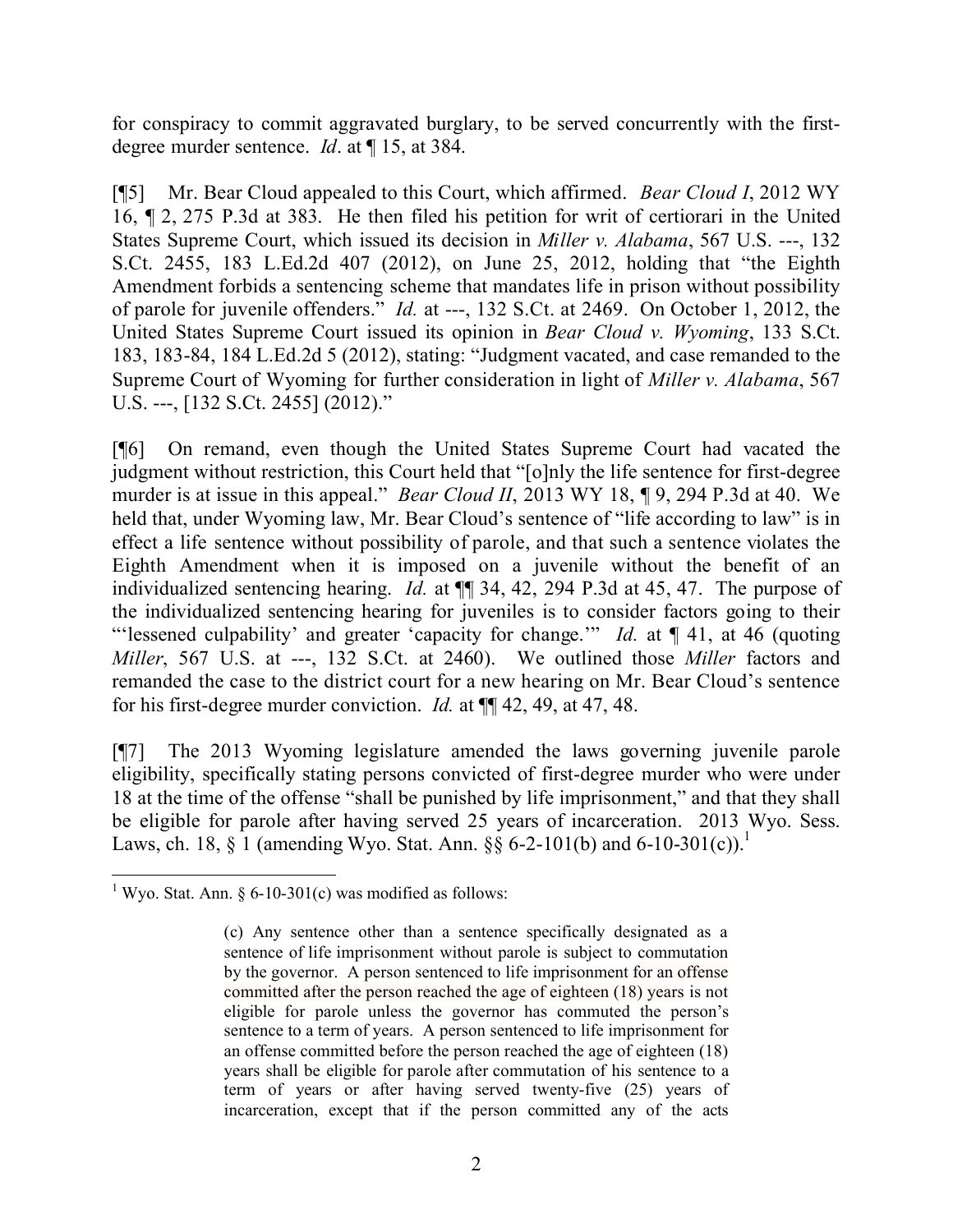[¶8] Meanwhile, Mr. Bear Cloud's co-defendant, Mr. Sen, who was 15 years of age at the time of the offenses, appealed his life without parole sentence as unconstitutional under *Miller v. Alabama*. This Court agreed, holding:

> [W]e vacate Sen's sentence of life without the possibility of parole. Further, because Sen's sentence of life without the possibility of parole may have impacted the sentencing decisions with respect to his conspiracy and aggravated burglary convictions, we vacate those sentences and remand for sentencing on all counts.

*Sen v. State*, 2013 WY 47, ¶ 1, 301 P.3d 106, 110 (Wyo. 2013).

[¶9] On August 28, 2013, the district court held a day-long sentencing hearing, at which it heard testimony and took evidence relating to adolescent brain development in general, and Mr. Bear Cloud's environment, conduct, and mental development in particular. The district court carefully applied the *Miller* factors to the facts presented at the sentencing hearing. The district court noted that, "there are two or three sides to every coin when we apply the facts to those factors," and added "while it is easy for the appellate courts to list these factors and make a cookie cutter approach to this, it's never as easy to apply them to the actual facts of this case." It nevertheless proceeded to do so, and it set forth its analysis of the *Miller* factors in its Corrected Judgment and Sentence.

[¶10] The district court also stated that *Bear Cloud II* "made clear that the sentences in Counts II [Conspiracy to Commit Aggravated Burglary] and III [Aggravated Burglary] were not before the Court but to the extent some may believe the Court was authorized to reconsider those sentences, the Court would have re-affirmed those sentences in any event."

[¶11] The district court sentenced Mr. Bear Cloud to life in prison with the possibility of parole after serving for 25 years on the felony murder charge,<sup>2</sup> to run consecutive to the previously imposed sentence for Count III of 20 to 25 years, and concurrent to the

2013 Wyo. Sess. Laws, ch. 18, § 1 at 76.

specified in W.S. 7-13-402(b) after having reached the age of eighteen (18) years the person shall not be eligible for parole.

<sup>&</sup>lt;sup>2</sup> Although this sentence mirrors the sentence prescribed by the legislature in the 2013 statutory amendments, the district court found the amended statute did not control Mr. Bear Cloud's sentence, stating: "I am faced with . . . a strong persuasive policy decision by the legislature that is not mandatory on the Court at this time, in this case, but it is a beginning point and perhaps an ending point for the Court[.]"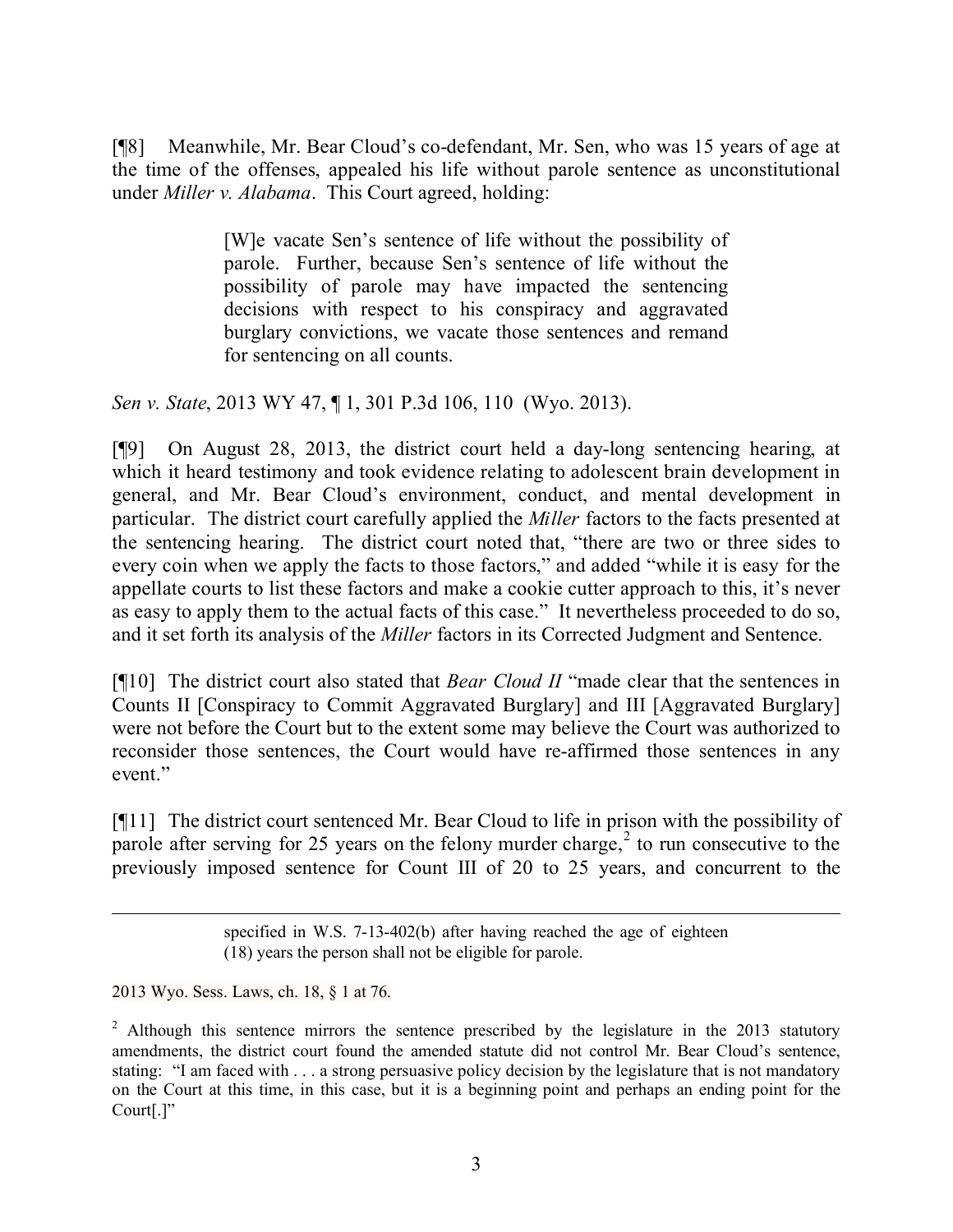sentence for Count II. The parties stated at oral argument that the effect of this sentencing structure is that the earliest possible meaningful opportunity for Mr. Bear Cloud's release would be in just over 45 years, or when he is  $61<sup>3</sup>$ 

[¶12] Mr. Bear Cloud timely filed his appeal.

# *DISCUSSION*

# *I. Is the aggregate consecutive sentence a de facto life without parole sentence imposed without compliance with the Eighth Amendment of the United States Constitution and Miller v. Alabama?*

[¶13] "Issues of constitutionality present questions of law. We review questions of law under a *de novo* standard of review and afford no deference to the district court's determinations on the issues." *Bear Cloud II*, 2013 WY 18, ¶ 13, 294 P.3d at 40 (citing *Anderson v. Bommer*, 926 P.2d 959, 961 (Wyo. 1996)).

[¶14] We analyze this issue under the United States Constitution and not the Wyoming Constitution because Mr. Bear Cloud makes no more than a passing reference to the protections that might be afforded by our state constitution.<sup>4</sup> We agree that our state constitution need not necessarily be analyzed by "blindly follow[ing] the United States Supreme Court's interpretation[.]" *Saldana v. State*, 846 P.2d 604, 621 (Wyo. 1993) (Macy, J., specially concurring). However, "it is not the function of this court to frame appellant's argument or draw his issues for him." *Id.* at 622 (Golden, J., concurring) (quoting *Hance v. Straatsma*, 721 P.2d 575, 577 (Wyo. 1986)). We adopt Justice Golden's advice in his *Saldana* concurrence:

  $3$  With "good time" credit, Mr. Bear Cloud might be eligible for release after 35 years, or at age 51. The United States Supreme Court has held that:

An award of good time credit by the Bureau of Prisons (BOP) does not affect the length of a court-imposed sentence; rather, it is an administrative reward "to provide an incentive for prisoners to 'compl[y] with institutional disciplinary regulations.'" Such credits may be revoked at any time before the date of a prisoner's release.

*Pepper v. United States*, --- U.S. ---, ---, 131 S.Ct. 1229, 1248, n.14, 179 L.Ed.2d 196 (2011) (quoting *Barber v. Thomas*, 560 U.S. 474, 482, 130 S.Ct. 2499, 2505 (2010)). We therefore do not rely on the "good time" potential for our analysis.

<sup>&</sup>lt;sup>4</sup> Mr. Bear Cloud's entire argument relating to the Wyoming Constitution consisted of: "Wyoming's State Constitution can provide greater protections that [sic] the federal constitution and Wyoming does so by analyzing the two words cruel and unusual separately. *Johnson v. State*, 2003 WY 9, ¶ 35, 61 P.3d 1234, [1249] (Wyo. 2003); *Sampsell v. State*, 2001 WY 12, ¶¶ 10-11, 17 P.3d 724, [727-28] (Wyo. 2001)."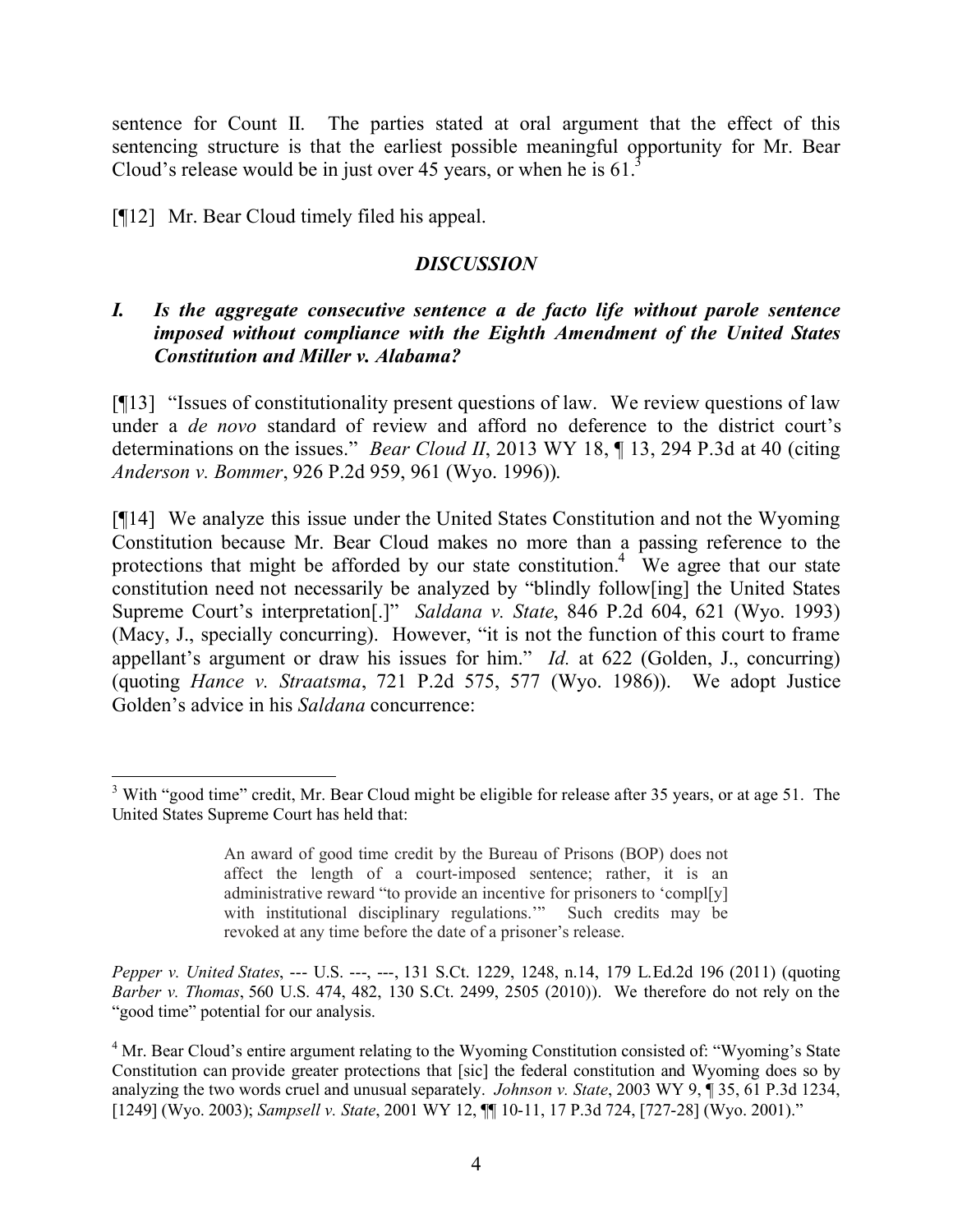Litigants would do well to remember:

Recourse to our state constitution as an independent source for recognizing and protecting the individual rights of our citizens must spring not from pure intuition, but from a process that is at once articulable, reasonable and reasoned.

*Saldana*, 846 P.2d at 622 (Golden, J., concurring) (quoting *State v. Gunwall*, 720 P.2d 808, 813 (Wash. 1986)). Without such an articulable, reasonable and reasoned argument, we will not consider a state constitutional analysis. *See also Nava v. State*, 2010 WY 46, ¶ 8, 228 P.3d 1311, 1313-14 (Wyo. 2010); *Mogard v. City of Laramie*, 2001 WY 88, ¶ 6, 32 P.3d 313, 315 (Wyo. 2001); *Vasquez v. State*, 990 P.2d 476, 484 (Wyo. 1999) ("[A] litigant must provide a precise, analytically sound approach when advancing an argument to independently interpret the state constitution."). We therefore rely for our analysis on the United States Constitution.

[¶15] In a series of cases culminating in *Miller v. Alabama*, the United States Supreme Court has established "that children are constitutionally different from adults for purposes of sentencing [b]ecause juveniles have diminished culpability and greater prospects for reform." *Miller*, 567 U.S. at ---, 132 S.Ct. at 2464. In 1982, explaining the importance of considering the mitigating factors of youth in sentencing, the United States Supreme Court quoted a passage from a 1978 report of the *Twentieth Century Fund Task Force on Sentencing Policy Toward Young Offenders*:

> [A]dolescents, particularly in the early and middle teen years, are more vulnerable, more impulsive, and less self-disciplined than adults. Crimes committed by youths may be just as harmful to victims as those committed by older persons, but they deserve less punishment because adolescents may have less capacity to control their conduct and to think in longrange terms than adults. Moreover, youth crime as such is not exclusively the offender's fault; offenses by the young also represent a failure of family, school, and the social system, which share responsibility for the development of America's youth.

*Eddings v. Oklahoma*, 455 U.S. 104, 116, n.11, 102 S.Ct. 869, 877, n.11 (1982) (internal citation and quotation marks omitted).

[¶16] In 1988, in *Thompson v. Oklahoma*, 487 U.S. 815, 108 S.Ct. 2687, 101 L. Ed.2d 702 (1988), a plurality of the Court set aside the death sentence imposed on a 15-year-old offender, holding that such a sentence would violate the Eighth Amendment of the United States Constitution, which provides: "Excessive bail shall not be required, nor excessive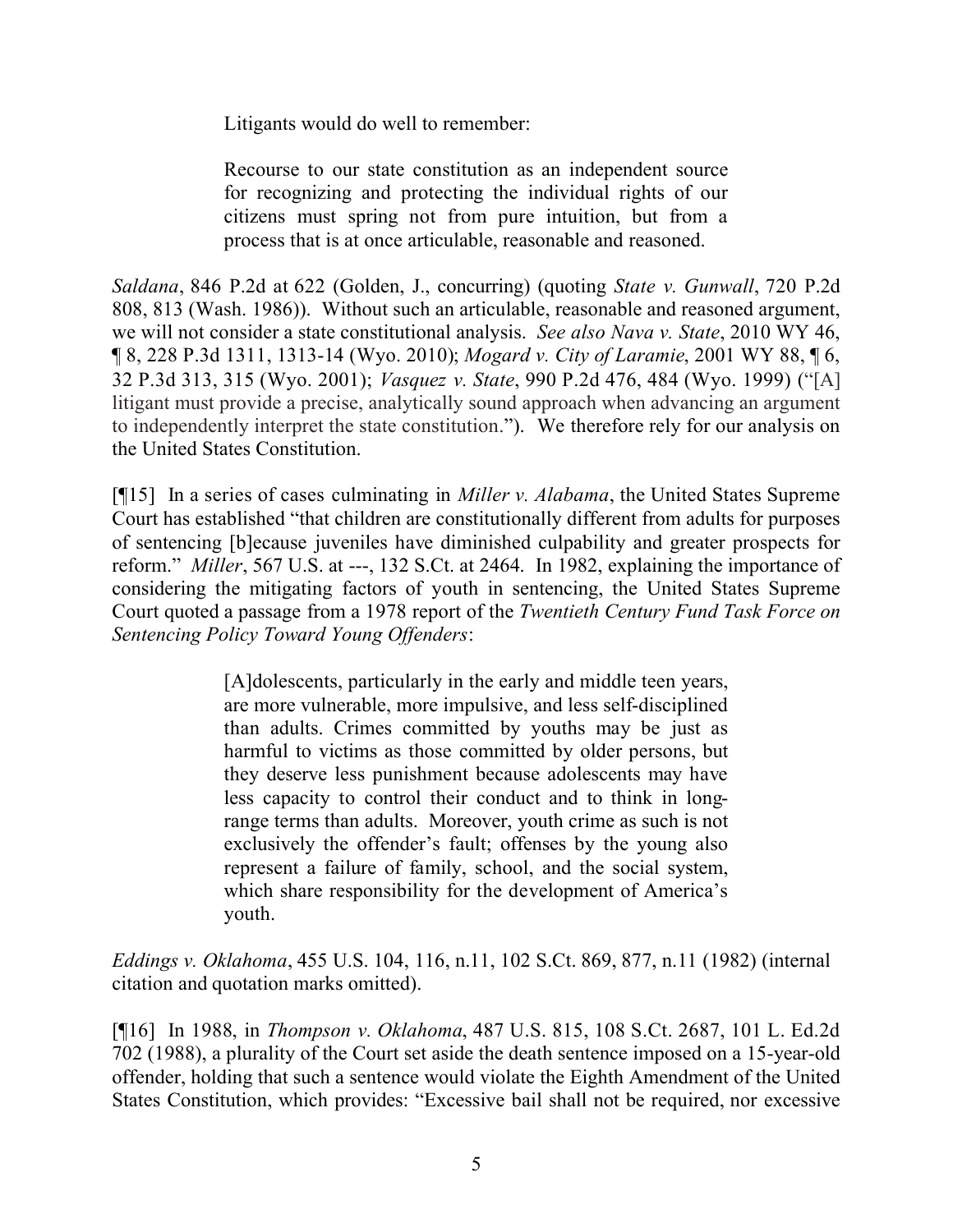fines imposed, nor cruel and unusual punishments inflicted." *Id.* at 819, 108 S.Ct. at 2690.<sup>5</sup> The *Thompson* plurality noted that the drafters of the constitution "made no attempt to define the contours" of cruel and unusual punishment, so over the years the Court has "been guided by the 'evolving standards of decency that mark the progress of a maturing society.'" *Id.* at 821, 108 S.Ct. at 2691 (quoting *Trop v. Dulles*, 356 U.S. 86, 101, 78 S.Ct. 590, 598 (1958) (plurality opinion)). The *Thompson* Court concluded "that it would offend civilized standards of decency to execute a person who was less than 16 years old at the time of his or her offense[.]" *Id.* at 830, 108 S.Ct. at 2696. It explained the conclusion "that less culpability should attach to a crime committed by a juvenile than to a comparable crime committed by an adult," *Id*. at 835, 108 S.Ct. at 2698, saying:

> Inexperience, less education, and less intelligence make the teenager less able to evaluate the consequences of his or her conduct while at the same time he or she is much more apt to be motivated by mere emotion or peer pressure than is an adult. The reasons why juveniles are not trusted with the privileges and responsibilities of an adult also explain why their irresponsible conduct is not as morally reprehensible as that of an adult.

*Id.* at 835, 108 S.Ct. at 2699 (footnote omitted).

[¶17] The next year, in *Stanford v. Kentucky*, 492 U.S. 361, 109 S.Ct. 2969, 106 L.Ed.2d 306 (1989), a majority of the Court held that the Eighth and Fourteenth Amendments did not proscribe the death penalty for offenders over 15 but under 18. *Id.* at 370-71, 109 S.Ct. at 2975-76. That position was reversed sixteen years later in *Roper v. Simmons*, 543 U.S. 551, 574, 125 S.Ct. 1183, 1198 (2005), when the Court held that the age of 18, "the point where society draws the line for many purposes between childhood and adulthood," is "the age at which the line for death eligibility ought to rest."

[¶18] The *Roper* Court thoroughly discussed the bases for its conclusion that "our society views juveniles . . . as 'categorically less culpable than the average criminal.'" *Id.* at 567, 125 S.Ct. at 1194 (quoting *Atkins v. Virginia*, 536 U.S. 304, 316, 122 S.Ct. 2242, 2249 (2002) (categorically prohibiting death penalty for mentally retarded offenders because mental retardation diminishes culpability)).

[¶19] The Court identified three general differences between juveniles under 18 and adults:

 $5$  The Eighth Amendment is made applicable to the states by the Due Process Clause of the Fourteenth Amendment. *Graham*, 560 U.S. at 53, 130 S.Ct. at 2018.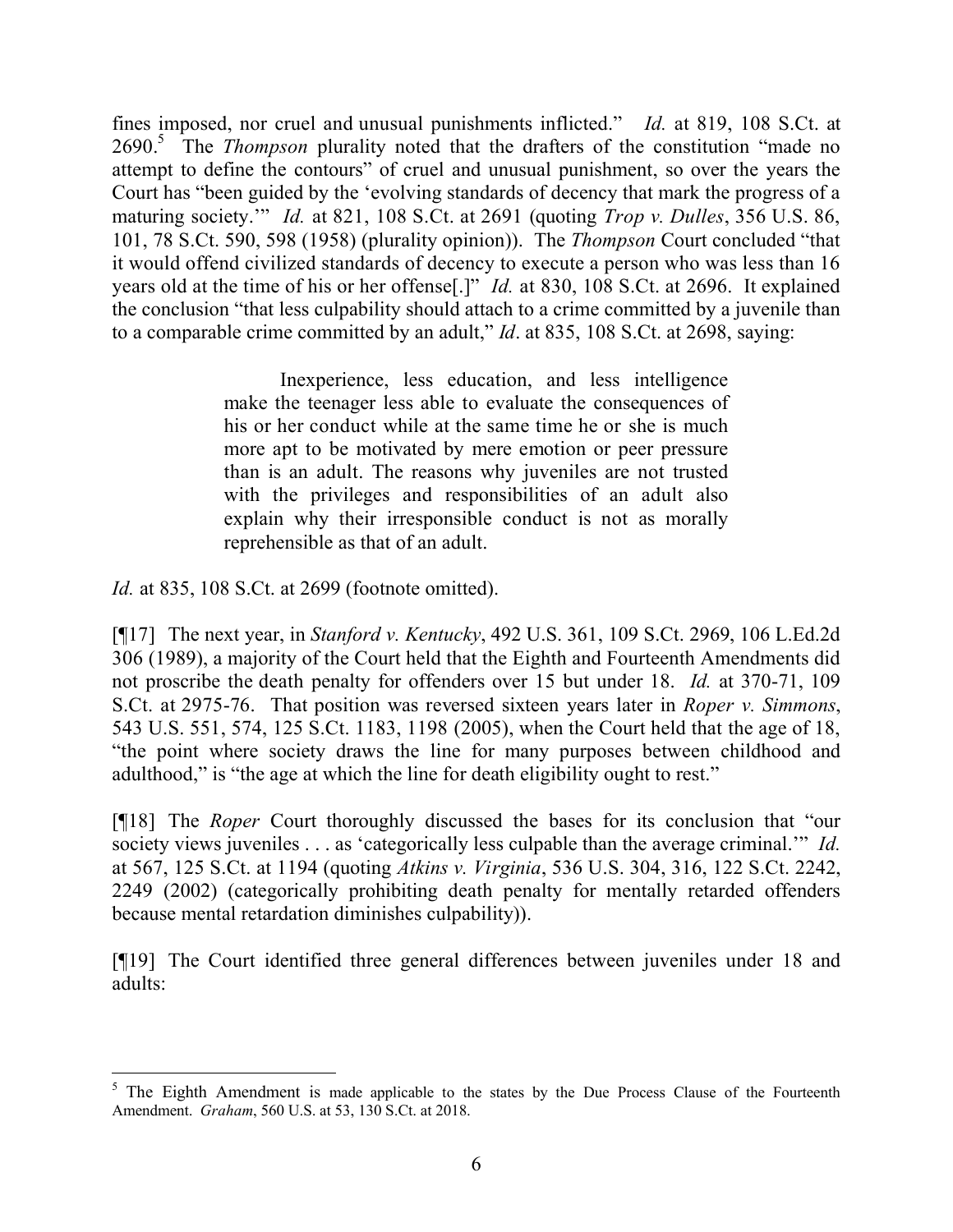First, as any parent knows and as the scientific and sociological studies respondent and his *amici* cite tend to confirm, "a lack of maturity and an underdeveloped sense of responsibility are found in youth more often than in adults and are more understandable among the young. These qualities often result in impetuous and ill-considered actions and decisions." . . . .

[Second,] . . . [y]outh is more than a chronological fact. It is a time and condition of life when a person may be most susceptible to influence and to psychological damage[.] This is explained in part by the prevailing circumstance that juveniles have less control, or less experience with control, over their own environment. See Steinberg & Scott, Less Guilty by Reason of Adolescence: Developmental Immaturity, Diminished Responsibility, and the Juvenile Death Penalty, 58 Am. Psychologist 1009, 1014 (2003) (hereinafter Steinberg & Scott) ("[A]s legal minors, [juveniles] lack the freedom that adults have to extricate themselves from a criminogenic setting").

The third broad difference is that the character of a juvenile is not as well formed as that of an adult. The personality traits of juveniles are more transitory, less fixed. See generally E. Erikson, Identity: Youth and Crisis (1968).

*Id.* at 569-70, 125 S.Ct. at 1195 (some citations and quotations marks omitted). The Court's different treatment of juvenile offenders rests on its conviction that: "[t]he reality that juveniles still struggle to define their identity means it is less supportable to conclude that even a heinous crime committed by a juvenile is evidence of irretrievably depraved character." *Id.* at 570, 125 S.Ct. at 1195. As a result, juveniles who engage in risky or illegal behavior may not only be considered to be less culpable, they can also be expected to leave the "impetuousness and recklessness" of youth behind as they mature. *Id.* at 570, 125 S.Ct. at 1196 (quoting *Johnson v. Texas,* 509 U.S. 350, 368, 113 S.Ct. 2658, 2669, 125 L.Ed.2d 290 (1993)).

[¶20] The *Roper* Court reasoned that juveniles not only have diminished culpability and greater prospects for rehabilitation, but also that the penological justifications for the death penalty apply with lesser force to juveniles. "Retribution is not proportional if the law's most severe penalty is imposed on one whose culpability or blameworthiness is diminished, to a substantial degree, by reason of youth and immaturity." *Id.* at 571, 125 S.Ct. at 1196. The deterrent effect of the death penalty likewise carries less weight in the case of juveniles because "'[t]he likelihood that the teenage offender has made the kind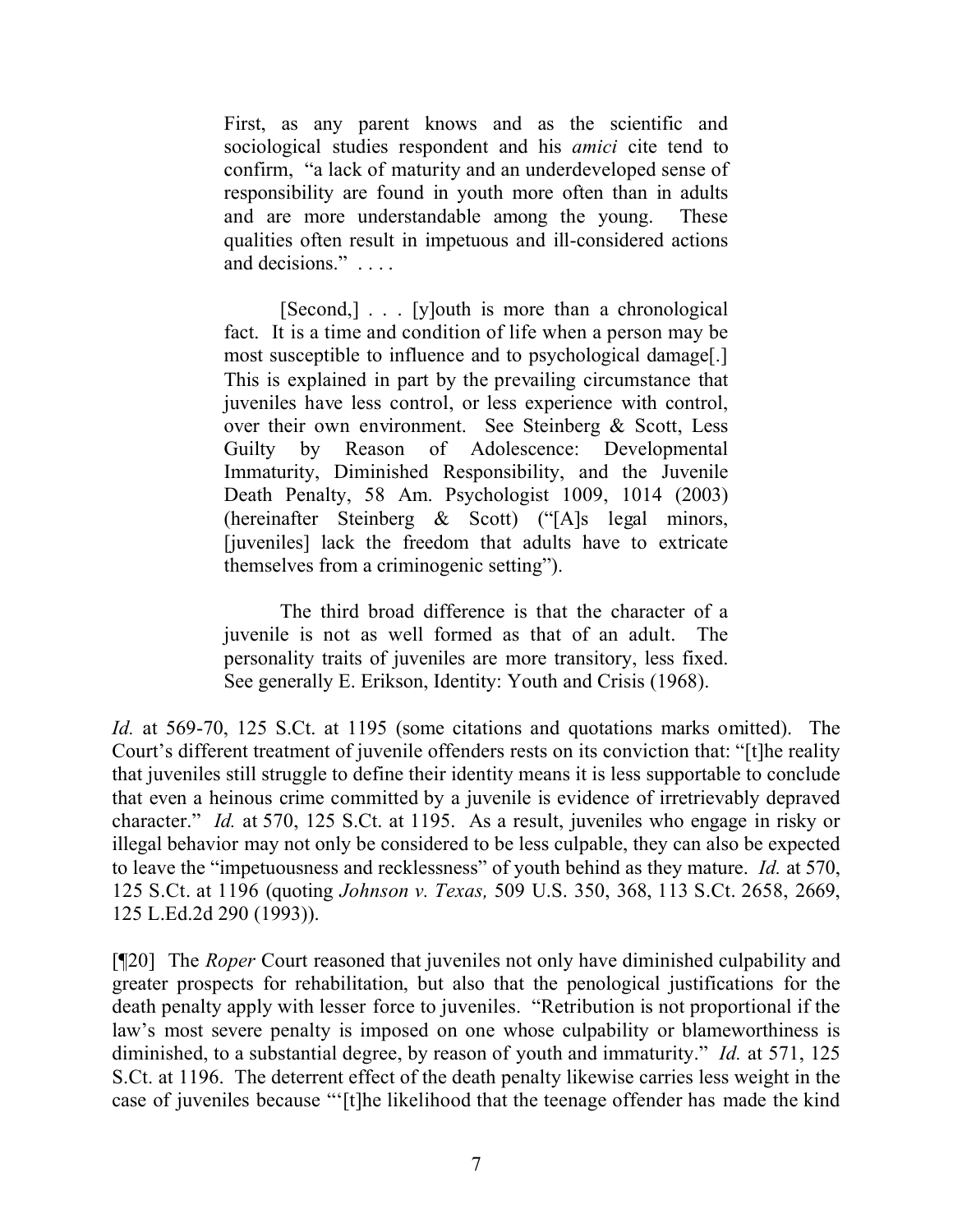of cost-benefit analysis that attaches any weight to the possibility of execution is so remote as to be virtually nonexistent.'" *Id.* at 572, 125 S.Ct. at 1196 (quoting *Thompson*, 487 U.S. at 837, 108 S.Ct. at 2700).

[¶21] The United States Supreme Court next applied its rationale on a juvenile's diminished culpability and greater prospects for rehabilitation to life without parole sentences for juvenile non-homicide offenders in *Graham v. Florida*, 560 U.S. 48, 130 S.Ct. 2011, 176 L.Ed.2d 825 (2010). The Court held that "defendants who do not kill, intend to kill, or foresee that life will be taken are categorically less deserving of the most serious forms of punishment than are murderers." *Id.* at 69, 130 S.Ct. at 2027. The *Graham* Court recognized that the Eighth Amendment does not require that all juvenile non-homicide offenders be guaranteed eventual freedom. What it does require is that juvenile offenders have "some meaningful opportunity to obtain release based on demonstrated maturity and rehabilitation." *Id.* at 75, 130 S.Ct. at 2030. While recognizing that some juveniles who commit truly horrifying crimes "may turn out to be irredeemable, and thus deserving of incarceration for the duration of their lives," the Court held that the Eighth Amendment "forbid[s] States from making the judgment at the outset that those offenders will never be fit to reenter society." *Id*. The *Graham* Court adopted a categorical rule against life without parole for juvenile non-homicide offenders, rather than a case-by-case determination, because it was not confident that "courts taking a case-by-case proportionality approach could with sufficient accuracy distinguish the few incorrigible juvenile offenders from the many that have the capacity for change." *Id.* at 77, 130 S.Ct. at 2032.

[¶22] Most recently, the United States Supreme Court extended the requirement of a meaningful opportunity for release to juvenile homicide offenders in *Miller v. Alabama*, explaining that the reasoning in *Graham* "implicates any life-without-parole sentence imposed on a juvenile, even as its categorical bar relates only to nonhomicide offenses." *Miller*, 567 U.S. at ---, 132 S.Ct. at 2465.

[¶23] In *Miller*, the United States Supreme Court reviewed the sentences of two 14-yearold offenders who had been convicted of murder and sentenced to life in prison without possibility of parole. Kuntrell Jackson and two other boys decided to rob a video store. On the way there, Jackson learned that another boy had a sawed-off shotgun. Jackson waited outside, then went into the store. The store clerk threatened to call the police, and Jackson's co-defendant shot her. Jackson was charged as an adult and convicted by a jury of felony murder and aggravated robbery. The judge, in accordance with Arkansas' mandatory sentencing laws, sentenced Jackson to life without parole. *Id.* at ---, 132 S.Ct. at 2461.

[¶24] Evan Miller's crime was even more horrifying. After a neighbor, Cole Cannon, came to his house to make a drug deal with Miller's mother, Miller and a friend followed Cannon to his trailer to smoke marijuana and play drinking games with him. When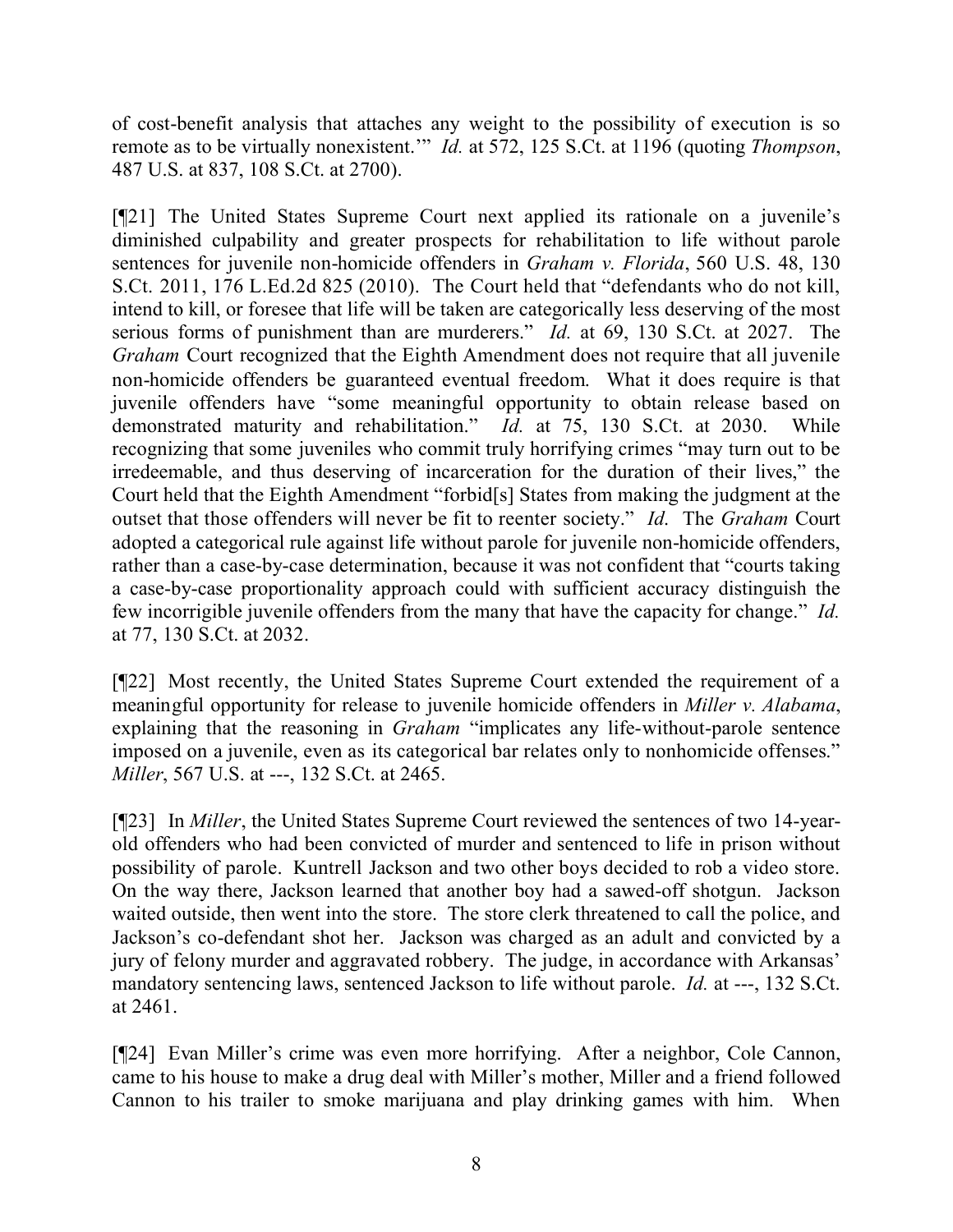Cannon passed out, Miller stole his wallet. A struggle ensued, and Miller repeatedly hit Cannon with a baseball bat. "Miller placed a sheet over Cannon's head, told him, 'I am God, I've come to take your life,' and delivered one more blow." *Id.* at ---, 132 S.Ct. at 2462. The two boys left, but soon returned and set fires to cover up evidence of their crime. Cannon died of the injuries and smoke inhalation. Miller was found guilty of murder in the course of arson, and was sentenced to life in prison without parole, the mandatory minimum punishment for that crime in Alabama. *Id.* at ---, 132 S.Ct. at 2462- 63. The United States Supreme Court reversed both judgments. *Id.* at ---, 132 S.Ct. at 2475.

[¶25] The *Miller* Court began its analysis with a review of Eighth Amendment jurisprudence, saying that "[t]he Eighth Amendment's prohibition of cruel and unusual punishment 'guarantees individuals the right not to be subjected to excessive sanctions.'" *Id*. at ---, 132 S.Ct. at 2463 (quoting *Roper*, 543 U.S. at 560, 125 S.Ct. at 1190). An "excessive sanction" is determined by applying the concept of proportionality – "'punishment for crime should be graduated and proportioned' to both the offender and the offense." *Id.* at ---, 132 S.Ct. at 2463 (quoting *Roper*, 543 U.S. at 560, 125 S.Ct. at 1183). "Proportionality" is a concept that also evolves, with "'the evolving standards of decency that mark the progress of a maturing society.'" *Miller*, 567 U.S. at ---, 132 S.Ct. at 2463 (quoting *Estelle v. Gamble*, 429 U.S. 97, 102, 97 S.Ct. 285, 290, 50 L.Ed.2d 251  $(1976)$ ).

[¶26] The Court went on to review the "two strands of precedent reflecting our concerns with proportionate punishment," and concluded that "mandatory life-without-parole sentences for juveniles violate the Eighth Amendment." *Miller*, 567 U.S. at ---, 132 S.Ct. at 2463-64. The Court noted that "'our history is replete with laws and judicial recognition' that children cannot be viewed as simply miniature adults." *Id.* at ---, 132 S.Ct. at 2470 (quoting *J.D.B. v. North Carolina*, 564 U.S. ---, ---, 131 S.Ct. 2394, 2404, 180 L.Ed.2d 310 (2011)), 6 and reasoned that "none of what [*Graham*] said about

 <sup>6</sup> Likewise, our Wyoming legislature has given broad recognition to minors' limited capacities. *See, e.g.*, Wyo. Stat. Ann. § 12-6-101 (LexisNexis 2013) (possession and sale of alcohol to persons under age 21 prohibited); Wyo. Stat. Ann. §§ 14-3-302, 305 (LexisNexis 2013) (possession and sale of tobacco to minors prohibited); Wyo. Stat. Ann. § 14-3-107 (LexisNexis 2013) (tattoos, piercings and body art prohibited for under age 18 without parental consent); *Novosel v. Sun Life Assur. Co. of Canada*, 49 Wyo. 422, 55 P.2d 302, 305-06 (Wyo. 1936) (contracts by minors voidable); Wyo. Stat. Ann. § 20-1-102 (LexisNexis 2013) (marriage prohibited under age 18 without parental consent); Wyo. Stat. Ann. § 22-3- 102(a)(ii) (LexisNexis 2013) (right to vote at age 18); Wyo. Stat. Ann. § 1-11-101 (LexisNexis 2013) (must be "adult" for jury service); Wyo. Stat. Ann. § 35-6-118 (LexisNexis 2013) (must have parental consent for an abortion under age 18, unless one of the exceptions is met); Wyo. Stat. Ann. §§ 14-1-202, 203 (LexisNexis 2013) (emancipation permitted at age 17 with parental consent); Wyo. Stat. Ann. § 14-1- 202(a)(iii) (LexisNexis 2013) (parents responsible for torts of minors unless emancipated); Wyo. Stat. Ann. § 41-13-219 (LexisNexis 2013) (must be 16 to operate a boat, or be accompanied by an adult); Wyo. Const. art. 7, § 9 (compulsory education for minors); Wyo. Stat. Ann. § 23-2-202 (LexisNexis 2013) (must be 14 to obtain a fishing license); Wyo. Stat. Ann. § 23-2-102 (LexisNexis 2013) (must be 12 to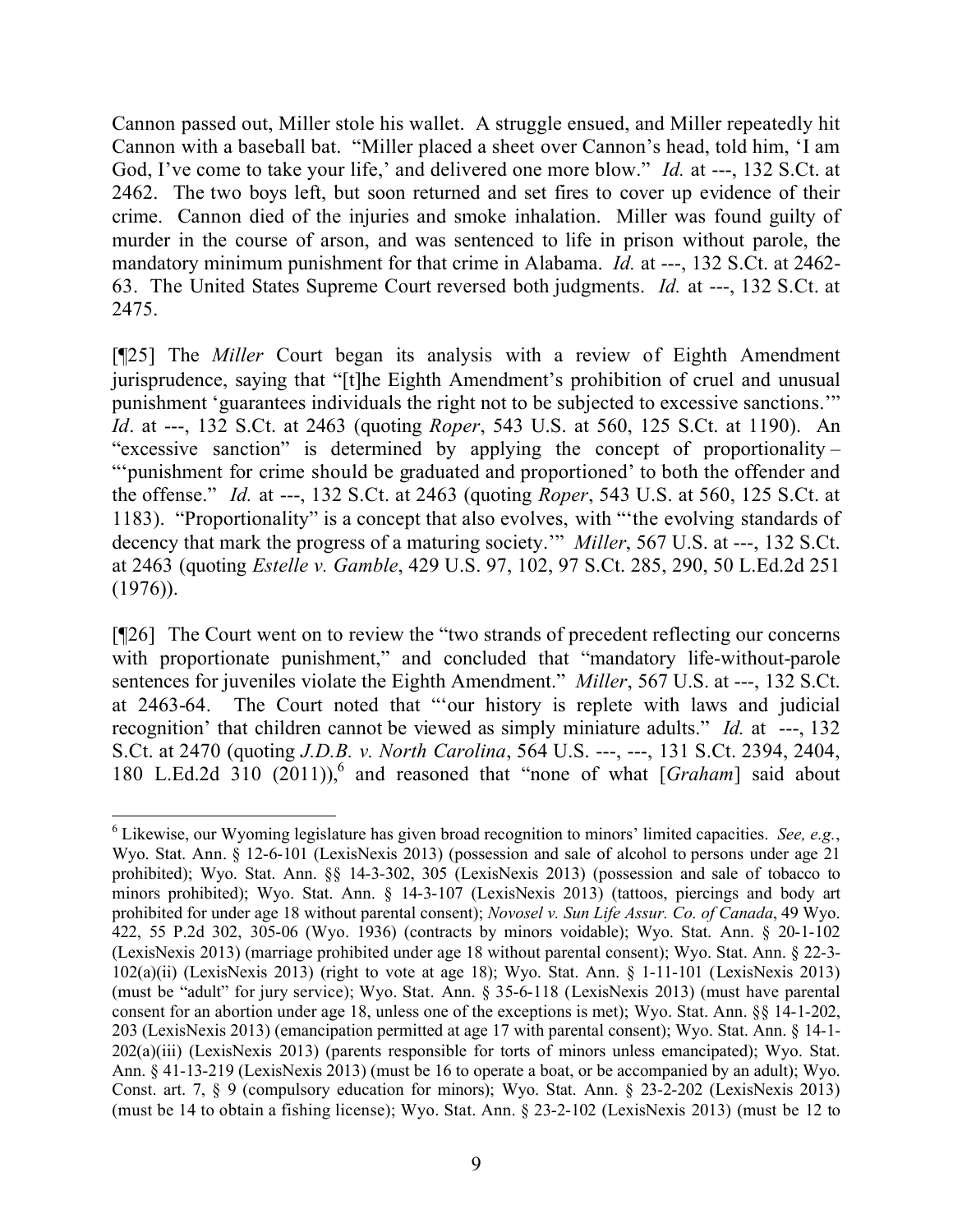children―about their distinctive (and transitory) mental traits and environmental vulnerabilities―is crime-specific." *Id.* at---, 132 S.Ct. at 2465.

[¶27] Unlike *Graham*, which adopted a categorical bar against life-without-parole for juvenile non-homicide offenders, *Miller* requires "only that a sentence follow a certain process―considering an offender's youth and attendant characteristics―before imposing a particular penalty." *Id.* at ---, 132 S.Ct. at 2471. The process to be followed is an individualized sentencing hearing that takes into account "how children are different, and how those differences counsel against irrevocably sentencing them to a lifetime in prison." *Id.* at ---, 132 S.Ct. at 2469. The Court held that "the mandatory penalty schemes [sentencing Miller and Jackson to life without parole] prevent the sentencer from taking account of these central considerations." *Id.* at ---, 132 S.Ct. at 2466.

[¶28] In addition to considering the juvenile's age and its "hallmark features," the Court explained that, in the case of Kuntrell Jackson, the fact he was a non-shooter and only learned on the way to the video store that his friend was carrying a gun, should be considered "before depriving a 14-year-old of any prospect of release from prison." *Id.* at ---, 132 S.Ct. at 2468-69 ("[W]hen compared to an adult murderer, a juvenile offender who did not kill or intend to kill has a twice diminished moral culpability.") (quoting *Graham*, 560 U.S. at 69, 130 S.Ct. at 2027).

[¶29] The United States Supreme Court has not, however, decided whether its rationale in the line of cases summarized above applies to cases such as this, where aggregate sentences result in what is for practical purposes a lifetime in prison.

[¶30] We begin by acknowledging that the guidance we provided in *Bear Cloud II* was incorrect in one critical respect: we remanded to the district court for resentencing only on the first-degree murder conviction, rather than on all counts. This was inconsistent with our holding in *Sen*, 2013 WY 47, ¶ 1, 301 P.3d at 110 (remanding for resentencing on all counts), and not in accord with United States Supreme Court law. In *Pepper v. United States*, 131 S.Ct. 1229, 179 L.Ed.2d 196 (2011), the United States Supreme Court rejected an argument that the law of the case should require the sentencing court on remand to maintain a portion of the sentence which had not been challenged on appeal.

> As the Government explains, however, the Court of Appeals in *Pepper III* set aside Pepper's entire sentence and remanded for a *de novo* resentencing. See 518 F.3d, at 949,

obtain a hunting license if hunting with an adult, 14 if not); Wyo. Stat. Ann. § 9-17-118 (LexisNexis 2013) (prohibiting minors from buying lottery tickets); Wyo. Stat. Ann. § 31-7-112 (LexisNexis 2013) (must have parental consent to obtain a driver's license if under 18); Wyo. Stat. Ann. § 14-3-108 (LexisNexis 2013) (must be 15 to use a tanning bed); Wyo. Stat. Ann. § 8-1-102(a)(i) (LexisNexis 2013) (defining "adult" as "a person who is not a minor"); Wyo. Stat. Ann.  $\S$  8-1-102(a)(iii)(B) (LexisNexis 2013) (defining "minor" as "a person who has not yet reached the eighteenth anniversary of his birth").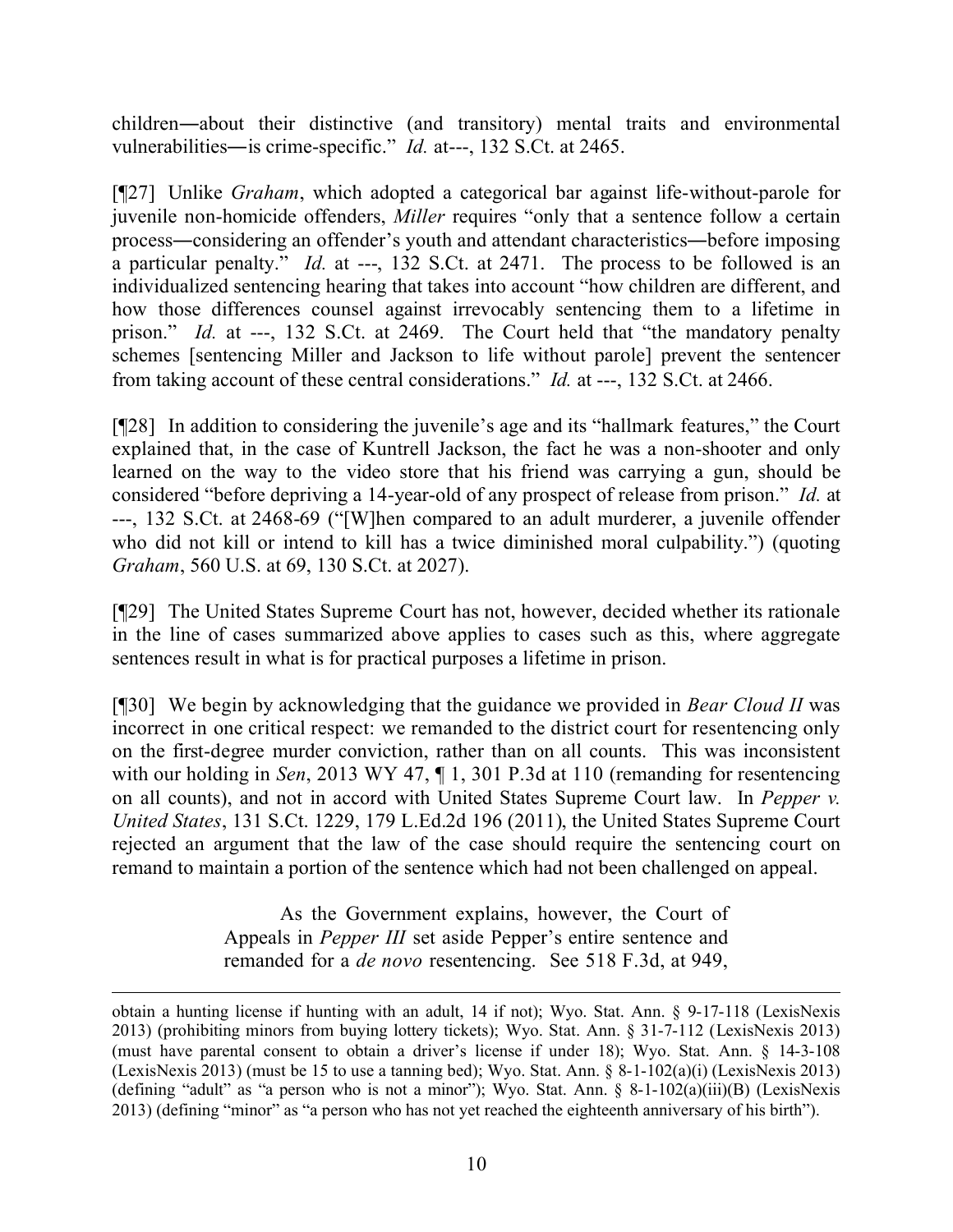953. Thus, even assuming, *arguendo*, that the original sentencing court's decision to impose a 40 percent departure was at one point law of the case, *Pepper III* effectively wiped the slate clean. To be sure, *Pepper III* vacated Pepper's 24 month sentence on grounds unrelated to the substantial assistance departure, but that fact does not affect our conclusion. "A criminal sentence is a package of sanctions that the district court utilizes to effectuate its sentencing intent." *United States v. Stinson*, 97 F.3d 466, 469 (C.A.11 1996) *(per curiam)*. Because a district court's "original sentencing intent may be undermined by altering one portion of the calculus," *United States v. White*, 406 F.3d 827, 832 (C.A.7 2005), an appellate court when reversing one part of a defendant's sentence "may vacate the entire sentence . . . so that, on remand, the trial court can reconfigure the sentencing plan . . . to satisfy the sentencing factors in 18 U.S.C. § 3553(a)," *Greenlaw v. United States*, 554 U.S. 237, 253, 128 S.Ct. 2559, 171 L.Ed.2d 399 (2008).

*Id*. at 1251.

[¶31] When the United States Supreme Court vacated the judgment in *Bear Cloud I*, it wiped the slate clean. We remand for the district court to consider the entire sentencing package – that is, the sentences for all three counts – when it resentences Mr. Bear Cloud.

[¶32] We next turn to the question of whether a lengthy aggregate sentence for closelyrelated crimes whose practical effect is that the juvenile offender will spend his lifetime in prison triggers the Eighth Amendment protections set forth by the United States Supreme Court in *Miller*.

[¶33] We hold that the teachings of the *Roper/Graham/Miller* trilogy require sentencing courts to provide an individualized sentencing hearing to weigh the factors for determining a juvenile's "diminished culpability and greater prospects for reform" when, as here, the aggregate sentences result in the functional equivalent of life without parole. To do otherwise would be to ignore the reality that lengthy aggregate sentences have the effect of mandating that a juvenile "die in prison even if a judge or jury would have thought that his youth and its attendant characteristics, along with the nature of his crime, made a lesser sentence (for example, life *with* the possibility of parole) more appropriate." *Miller*, 567 U.S. at ---, 132 S.Ct. at 2460. Such a lengthy sentence "'means denial of hope; it means that good behavior and character improvement are immaterial; it means that whatever the future might hold in store for the mind and spirit of [the juvenile convict], he will remain in prison for the rest of his days.'" *Graham*, 560 U.S. at 70, 130 S.Ct. at 2027 (quoting *Naovarath v*. *State*, 779 P.2d 944, 944 (1989)). That is exactly the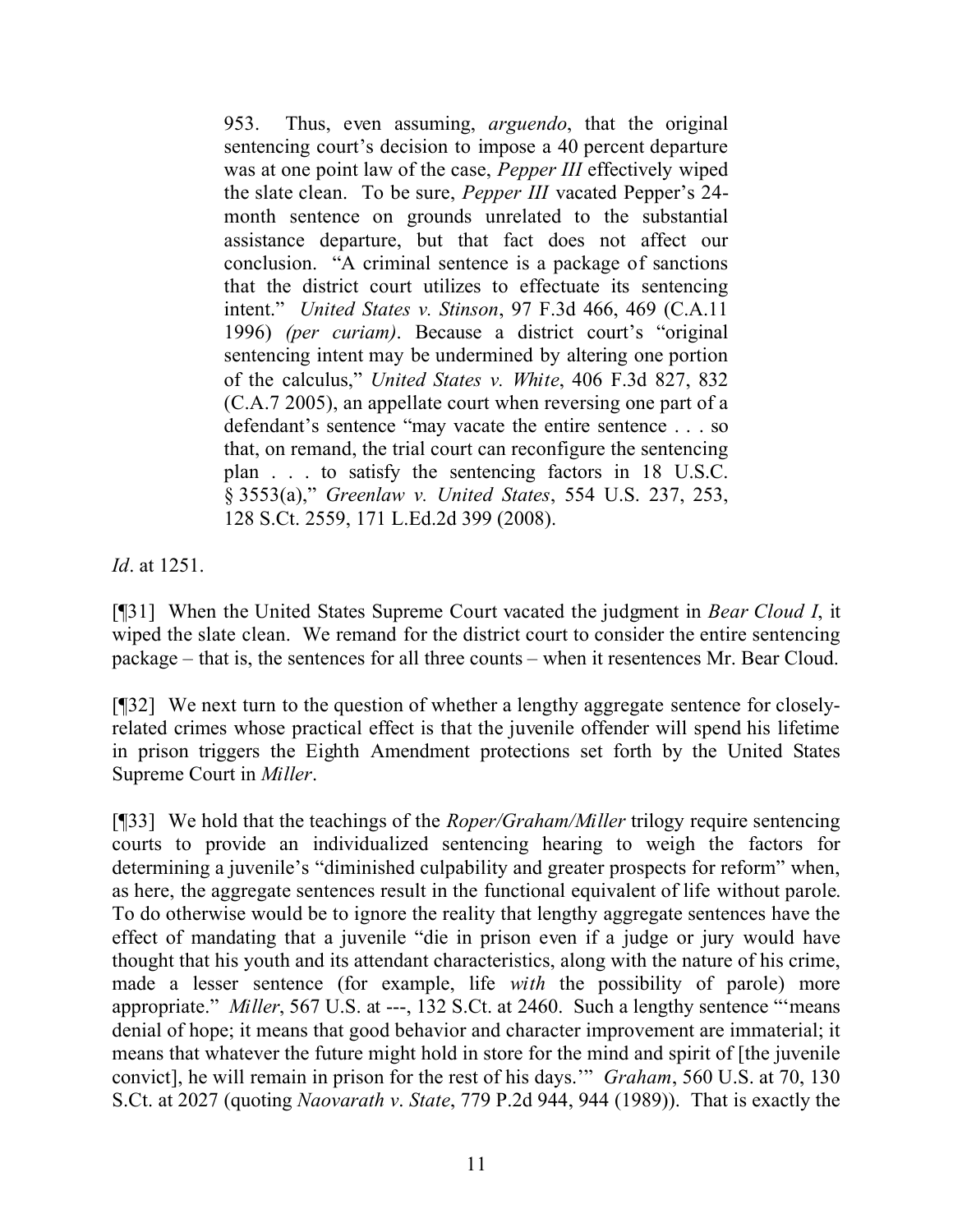result that *Miller* held was unconstitutional. *Miller*, 567 U.S. at ---, 132 S.Ct. at 2460. Like the Indiana Supreme Court, we will "focus on the forest—the aggregate sentence―rather than the trees―consecutive or concurrent, number of counts, or length of the sentence on any individual count." *Brown v. State*, 10 N.E.3d 1, 8 (Ind. 2014). Like the Iowa Supreme Court, "we do not believe the determination of whether the principles of *Miller* or *Graham* apply in a given case should turn on the niceties of epidemiology, genetic analysis, or actuarial sciences in determining precise mortality dates." *State v. Null*, 836 N.W.2d 41, 71 (Iowa 2013). We decline to make any projections of Mr. Bear Cloud's life expectancy based on the Michigan data presented by Mr. Bear Cloud, which seems to demonstrate that the life expectancy of incarcerated youthful offenders is significantly reduced compared to that of the general population.<sup>7</sup>

[¶34] In *Null*, the court answered the question of "whether a 52.5-year minimum prison term for a juvenile based on the aggregation of mandatory minimum sentences for second-degree murder and first-degree robbery triggers the protections to be afforded under *Miller*" in the affirmative. *Id.* at 71. It held that "[t]he prospect of geriatric release, if one is to be afforded the opportunity for release at all, does not provide a 'meaningful opportunity' to demonstrate the 'maturity and rehabilitation' required to obtain release and reenter society as required by *Graham*, 560 U.S. at 74, 130 S.Ct. at 2030, 176 L.Ed.2d at 845-46." *Id.* We find the reasoning of the Iowa Supreme Court to be persuasive. As a practical matter, a juvenile offender sentenced to a lengthy term-ofyears sentence will not have a "meaningful opportunity for release." The United States Sentencing Commission recognizes this reality when it equates a sentence of 470 months (39.17 years) to a life sentence. U.S. Sentencing Commission Preliminary Quarterly Data Report (through March 31, 2014), at 8.<sup>8</sup> The juvenile who will likely die in prison is entitled to the Eighth Amendment's presumption "that children are constitutionally different from adults for sentencing purposes," and that they "have diminished culpability and greater prospects for reform." *Miller*, 567 U.S. at ---, 132 S.Ct. at 2458, 2464. A juvenile offender sentenced to a lengthy aggregate sentence "should not be worse off than an offender sentenced to life in prison without parole who has the benefit of an individualized hearing under *Miller.*" *Null*, 836 N.W.2d at 72.

[¶35] *Null* relied heavily on the reasoning of the United States Supreme Court in the *Roper/Graham/Miller* trilogy; but its decision rested on Article I, section 17 of the Iowa Constitution, whose language is identical to the Eighth Amendment – "cruel and unusual

 7 *See* http:/fairsentencingofyouth.org/wp-content/uploads/2010/02/Michigan-Life-Expectancy-Data-Youth-Serving-Life.pdf.

<sup>&</sup>lt;sup>8</sup> http://www.ussc.gov/sites/default/files/pdf/research-and-publications/federal-sentencingstatistics/quarterly-sentencing-updates/USSC-2014-Quarter-Report-2nd.pdf.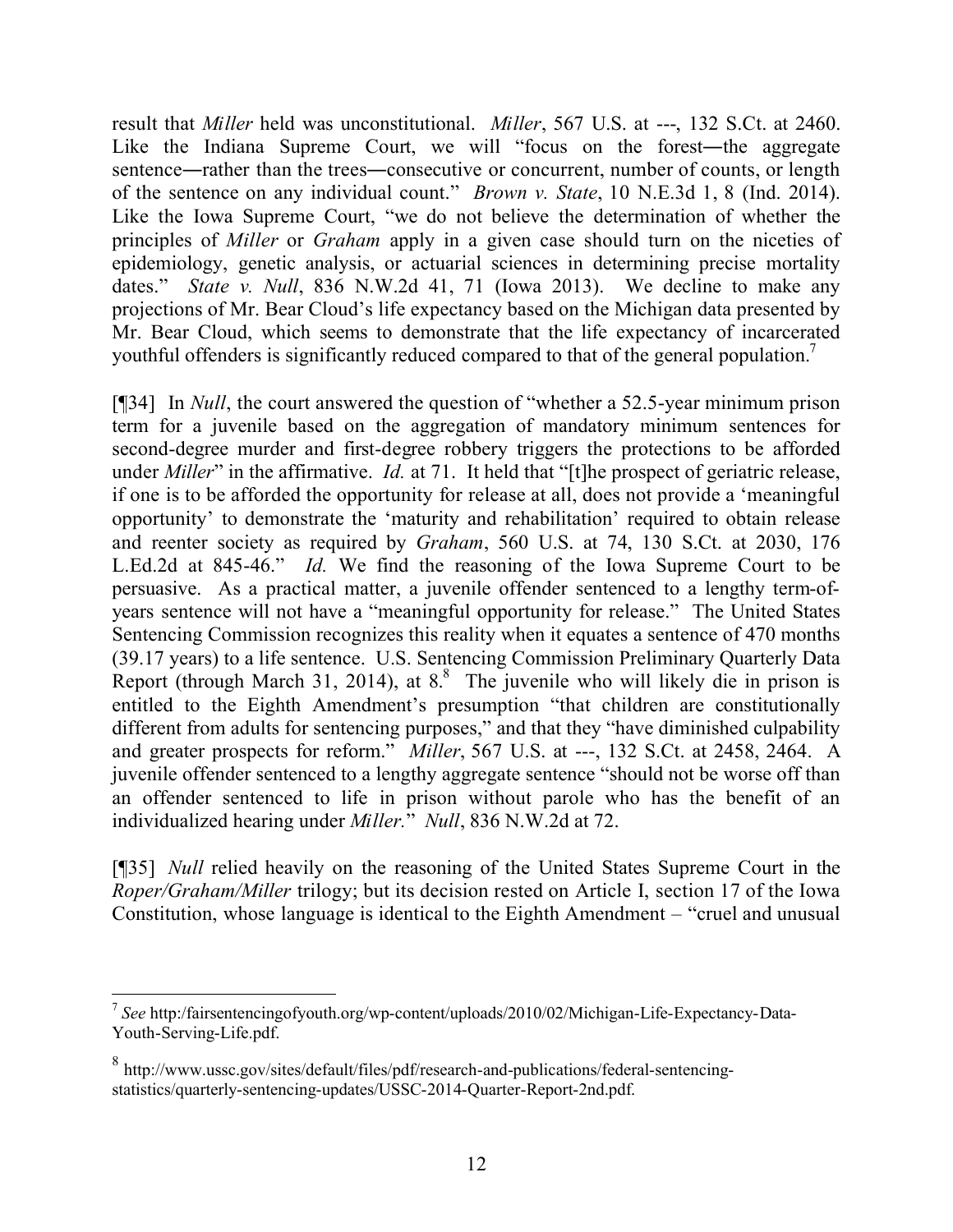punishment shall not be inflicted." *Null*, 836 N.W.2d at 56-68, 70-75.<sup>9</sup> Other state courts have held that *Miller* and *Graham* apply to lengthy or aggregate sentences without resorting to their state constitutions. *See Brown v. State*, 10 N.E.3d 1, 7-8 (Ind. 2014); *Fuller v. State*, 9 N.E.3d 653, 657-58 (Ind. 2014); *People v. Caballero*, 282 P.3d 291, 295 (Cal. 2012). The Ninth Circuit Court of Appeals likewise found that *Graham* applies to a lengthy term of years sentence. *Moore v. Biter*, 725 F.3d 1184, 1193-94 (9th Cir. 2013). The Sixth Circuit Court of Appeals and the Supreme Court of Louisiana have found, conversely, that *Miller* and *Graham* do not apply to aggregate sentences. *Bunch v. Smith*, 685 F.3d 546, 550-53 (6th Cir. 2012); *State v. Brown*, 118 So.3d 332, 335-42 (La. 2013). The supreme courts of Colorado and Florida have not yet weighed in on whether aggregate sentences that create *de facto* life imprisonment violate the Constitution. However, the intermediate appellate courts in both states have come down on both sides of the issue. *See People v. Rainer*, No. 10CA2414, 2013 WL 1490107, at \*12-15 (Colo. App. April 11, 2013) (not reported) (112-year aggregate violates constitution); *People v. Lehmkuhl*, No. 12CA1218, 2013 WL 3584754, at \*2-4 (Colo. App. June 20, 2013) (not reported) (no violation for aggregate sentence of 76 years); *People v. Lucero*, No. 11CA2030, 2013 WL 1459477, at \*2-4 (Colo. App. April 11, 2013) (not reported) (no violation for 84-year sentence); *Floyd v. State*, 87 So.3d 45, 46-47 (Fla. Dist. Ct. App. 2012) (80-year aggregate sentence violates the Constitution); *Walle v. State*, 99 So.3d 967, 973 (Fla. Dist. Ct. App. 2012) (92-year aggregate sentence not a violation); *Smith v. State*, 93 So.3d 371, 373-75 (Fla. Dist. Ct. App. 2012) (aggregate sentence of 80 years not a violation); *Henry v. State*, 82 So.3d 1084, 1086-89 (Fla. Dist. Ct. App. 2012) (no violation for an aggregate sentence of 90 years).<sup>10</sup>

  $9<sup>9</sup>$  The Iowa Supreme Court has now extended its holding to find that the Iowa Constitution prohibits any mandatory sentencing of a juvenile. *State v. Lyle*, No. 11-1339, 2014 WL 3537026, at \*20 (Iowa S.Ct. July 18, 2014) (not reported).

<sup>10</sup> Other state intermediate courts have decided both for and against the application of *Miller* and *Graham* to aggregate and lengthy sentences. *Teinert v. State*, No. 01-13-00088-CR, 2014 WL 554677, at \*3 (Tex. App. February 11, 2014) (not reported) (25-year sentence not a violation); *State v. Merritt*, No. M2012- 00829-CCA-R3CD, 2013 WL 6505145, at \*4-7 (Tenn. Crim. App. December 10, 2013) (not reported) (225-year sentence did not violate *Graham*, but did violate the "purposes and principles" of sentencing); *State v. Houseknecht*, No. A-1139-11T3, 2013 WL 5729829, at \*2-4 (N.J. Super. Ct. App. Div. October 23, 2013) (not reported) (no violation for a 30-year minimum sentence); *People v. Aponte*, 981 N.Y.S.2d 902, 905-06 (N.Y. Sup. Ct. 2013) (no violation for a 50.8-year sentence); *State v. Watkins*, No. 13AP-133, 13AP-134, 2013 WL 6708397, at \*4-6 (Ohio Ct. App. December 17, 2013) (not reported) (67-year sentence did constitute a violation); *People v. Allen*, No. 1-10-2884, 1-13-0174, 2013 WL 5493999, at \*5- 10 (Ill. App. Ct. September 30, 2013) (sentence of 52 years constituted a violation); *State v. James*, No. A-4153-08T2, 2012 WL 3870349, at \*13-14 (N.J. Super. Ct. App. Div. September 7, 2012) (not reported) (268-year minimum sentence did not constitute a violation); *Middleton v. State*, 721 S.E.2d 111, 113 (Ga. Ct. App. 2011) (no violation for a 30-year sentence); *State v. Kasic*, 265 P.3d 410, 415-16 (Ariz. Ct. App. 2011) (a sentence of 139.75 years did not violate the Constitution); *State v. Sanders*, No. 2012AP1517, 2014 WL 3819456, ¶¶ 14-15 (Wis. Ct. App. August 5, 2014) (not reported) (minimum sentence of 35 years did not constitute a violation as there was a meaningful opportunity for release).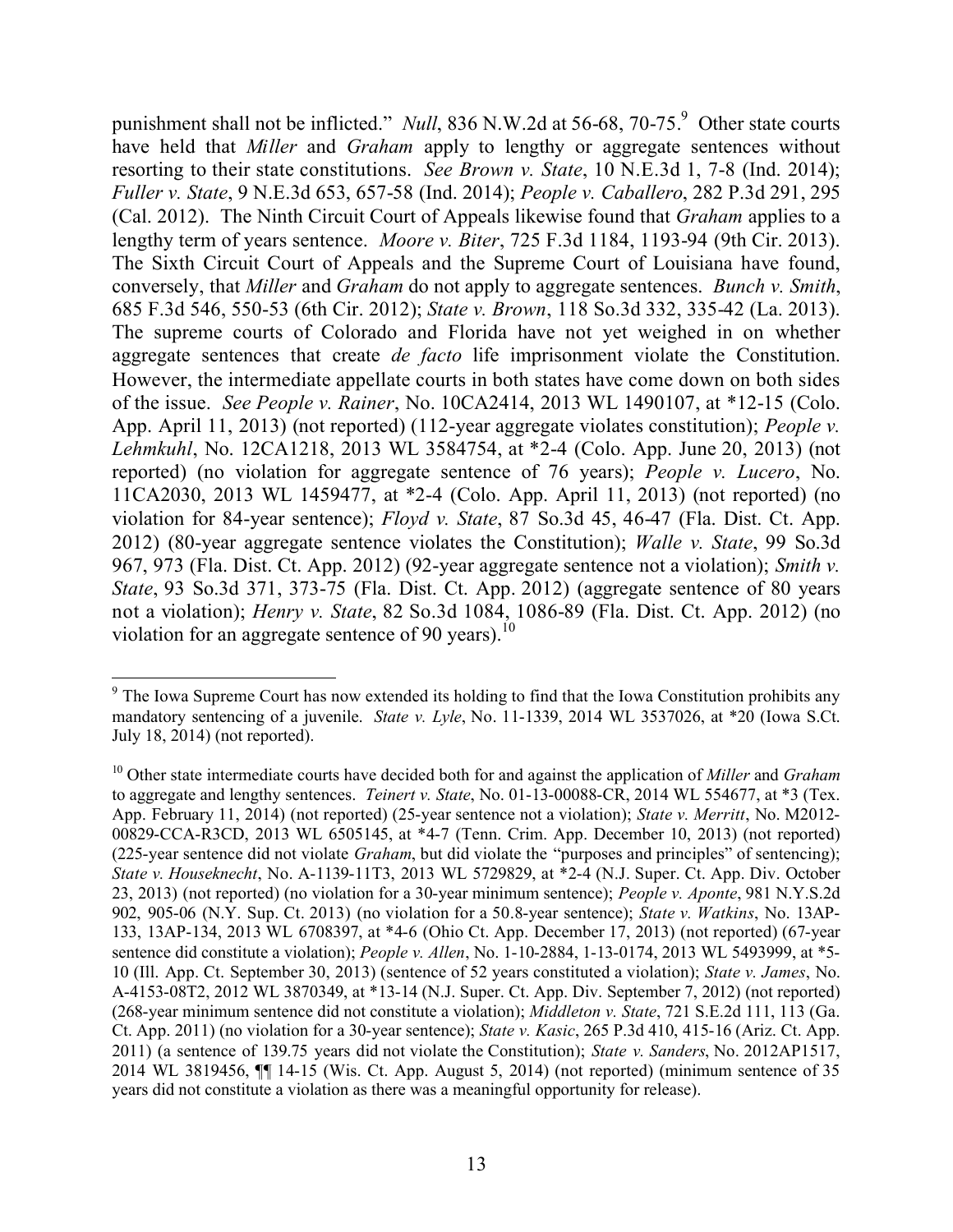[ $[$ ]36] On remand, the district court should weigh the entire sentencing package,  $\frac{11}{1}$  and in doing so it must consider the practical result of lengthy consecutive sentences, in light of the mitigating factors of youth which have been set forth in this opinion, and in *Miller*, *Bear Cloud II*, and the district court's Corrected Judgment and Sentence of September 25, 2013. The district court must also be mindful of the rule set forth by the United States Supreme Court that "the punishment should fit the offender and not merely the crime." *Pepper v. United States*, 131 S.Ct. at 1240 (quoting *Williams v. New York*, 337 U.S. 241, 247, 69 S.Ct. 1079, 1083, 93 L.Ed. 1337 (1949)); *see also Wasman v. United States*, 468 U.S. 559, 564, 104 S.Ct. 3217, 3220, 82 L.Ed.2d 424 (1984). The district court is free to consider a wide range of factors when exercising its sentencing discretion, *see, e.g., Magnus v. State*, 2013 WY 13, ¶ 25, 293 P.3d 459, 468 (Wyo. 2013). The murder of Robert Ernst understandably "rocked the foundation of the community." The *Roper* Court recognized the perils of including such a factor in the sentencing determination when it rejected the use of a case-by-case approach to proportionality rather than a categorical exclusion of the death penalty for juveniles, explaining that an "unacceptable likelihood exists that the brutality or cold-blooded nature of any particular crime would overpower mitigating arguments based on youth as a matter of course, even where the juvenile offender's objective immaturity, vulnerability, and lack of true depravity should require a sentence less severe than death." *Roper*, 543 U.S. at 572-73, 125 S.Ct. at 1197.

[¶37] Mr. Bear Cloud may be among "[t]hose who commit truly horrifying crimes as juveniles [who] turn out to be irredeemable, and thus deserving of incarceration for the duration of their lives." *Graham*, 560 U.S. at 75, 130 S.Ct. at 2030. However, "appropriate occasions for sentencing juveniles to this harshest possible penalty will be uncommon." *Miller*, 567 U.S. at ---, 132 S.Ct. at 2469. The United States Supreme Court's Eighth Amendment jurisprudence requires that a process be followed before we make the judgment that juvenile "offenders never will be fit to reenter society." *Graham*, 560 U.S. at 75, 130 S.Ct. at 2030. That process must be applied to the entire sentencing package, when the sentence is life without parole, or when aggregate sentences result in the functional equivalent of life without parole.

 $11$  The district court attempted to cover its bases when it included this language in its Corrected Judgment and Sentence: "The decision in *Bear Cloud v. State, id.*, made clear that the sentences in Counts 2 and 3 were not before the Court but to the extent some may believe the Court was authorized to reconsider those sentences, the Court would have re-affirmed those sentences in any event[.]" This cursory consideration of the other sentences does not, however, suffice to meet the *Miller* requirements.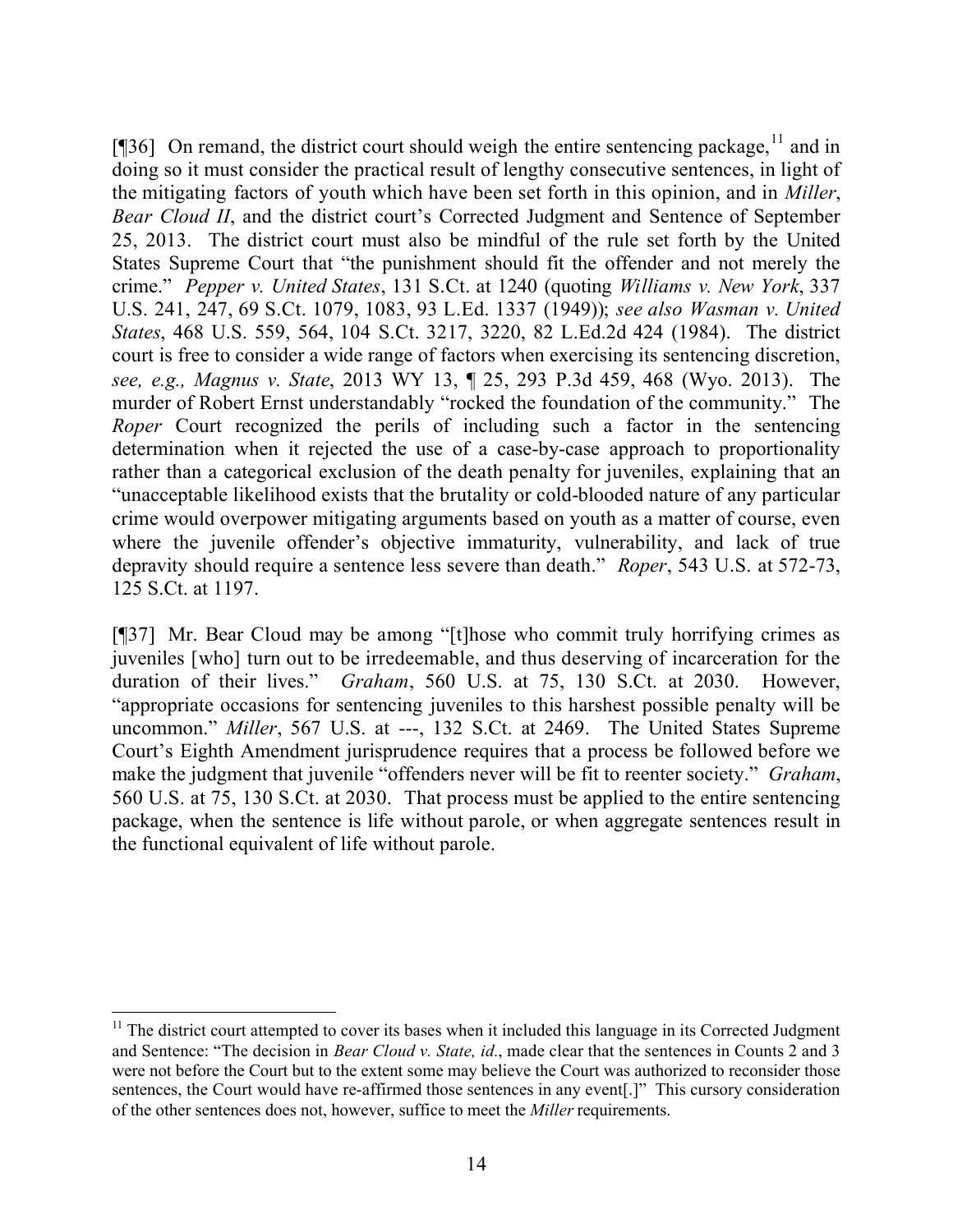## *II. Does Wyoming's mandatory identical sentencing structure for accessory and principal actors in felony murder – which imposes a mandatory life sentence – violate the Eighth Amendment of the United States Constitution when applied to juveniles?*

[¶38] Mr. Bear Cloud contends that Wyoming's mandatory sentencing for juvenile homicide offenders who were not the principal actors is unconstitutional. We approach this issue mindful of two important limits to our analysis of the constitutionality of Wyoming's statutory sentencing scheme. First, Appellant's argument relies entirely on the United States Constitution. The interpretations of the United States Supreme Court "should be and are dispositive of any federal constitutional questions raised in the courts of this state." *Nehring v. Russell*, 582 P.2d 67, 74 (Wyo. 1978); U.S. Const. art. VI; Wyo. Const. art. 1, § 37. State courts can only create and expand rights established by the United States Supreme Court when they do so unambiguously on state law grounds. "Otherwise, state courts could, in effect, blame the Federal Constitution for imposing what are really phantom constitutional restrictions on state government." John E. Nowak & Ronald D. Rotunda, *Constitutional Law*, § 2.13, at 113 (8th ed. 2010). *See also Michigan v. Long*, 463 U.S. 1032, 1040-41, 103 S.Ct. 3469, 3476, 77 L.Ed.2d 1201 (1983) (explaining that if the adequate and independent state ground for a state court decision is not clear, the United States Supreme Court will assume "that the state court decided the case the way it did because it believed that federal law required it to do so").

[¶39] Second, we recognize the "substantial deference" that must be accorded the legislature in establishing sentences. *Martin v. State*, 720 P.2d 894, 898 (Wyo. 1986) (citing *Solem v. Helm*, 463 U.S. 277, 103 S.Ct. 3001, 3009-10 n.16., 77 L.Ed.2d 637 (1983)).

> The party challenging the constitutionality of a statute bears the burden of proving the statute is unconstitutional. That burden is a heavy one "in that the appellant must 'clearly and exactly show the unconstitutionality beyond any reasonable doubt.'" In our analysis, we presume "the statute to be constitutional. . . . Any doubt in the matter must be resolved in favor of the statute's constitutionality."

*Powers v. State*, 2014 WY 15, ¶ 7, 318 P.3d 300, 303 (Wyo. 2014) (internal citations omitted).

[¶40] Although we recognize there is merit in the proposition that a mandatory life sentence for a juvenile is contrary to the rationale underlying the *Roper/Graham/Miller* trilogy, we will not find a phantom constitutional restriction that the United States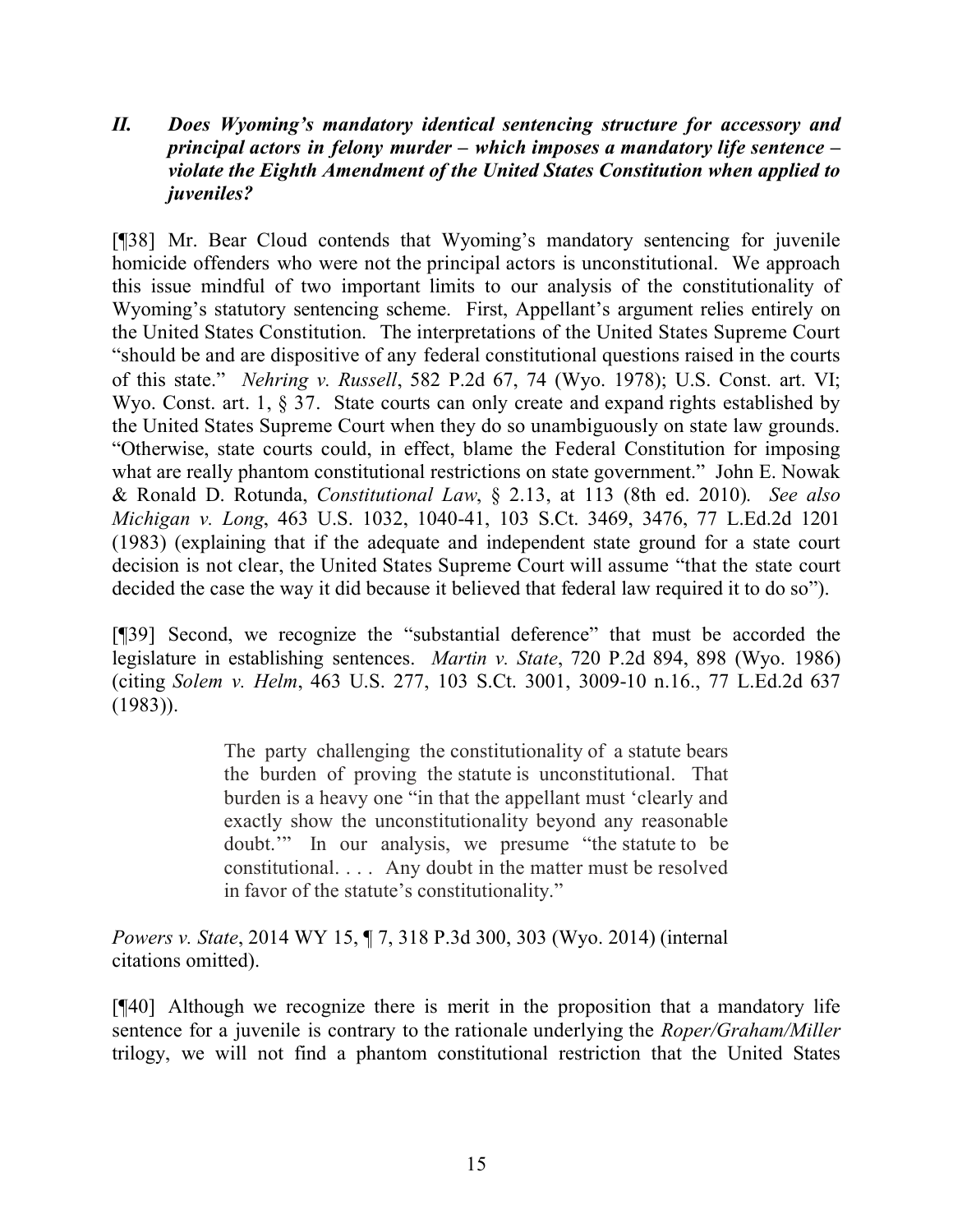Supreme Court has declined the opportunity to recognize.<sup>12</sup> Unlike the previous issue regarding the application of *Miller* to aggregate sentences, which we find to be a logical application of the *Miller* rationale, and which was not considered by the *Miller* Court, the imposition of mandatory life sentences on an accomplice was before the Court in *Miller*.

[¶41] As Chief Justice Roberts observed in his *Miller* dissent, "[t]he principle behind today's decision seems to be only that because juveniles are different from adults, they must be sentenced differently. . . . There is no clear reason that principle would not bar all mandatory sentences for juveniles, or any juvenile sentence as harsh as what a similarly situated adult would receive." *Miller*, 567 U.S. at ---, 132 S.Ct. at 2482 (Roberts, C.J., dissenting). However, that is not what the *Miller* majority held.

[¶42] The holding in *Miller* is restricted to the need to weigh the mitigating factors of youth in imposing the "particular penalty" of life without parole. *Miller*, 567 U.S. at ---, 132 S.Ct. at 2471. A number of state courts have held, in the wake of *Miller*, that its reasoning "does not necessarily extend to mandatory sentences that afford the possibility of release." *Commonwealth v. Brown*, 1 N.E.3d 259, 267 (Mass. 2013) (observing that "[i]f the Court in *Miller* had intended to invalidate all mandatory life sentences for juveniles, it could have reached that issue. Instead, *Miller*'s holding was decidedly narrow[.]"). *See also Commonwealth v. Batts*, 66 A.3d 286, 296 (Pa. 2013) (recognizing that *Miller*'s rationale "militates in favor of individualized sentencing hearings for those under the age of eighteen both in terms of minimum and maximum sentences," but expressing reluctance to go further than the Supreme Court, which "neither barred imposition of a life-without-parole sentence on a juvenile categorically nor indicated that a life sentence with the possibility of parole could never be mandatorily imposed on a juvenile"); *Ouk v. State*, 847 N.W.2d 698, 701 (Minn. 2014) (holding that life sentence with the possibility of release after 30 years "does not violate the rule announced in *Miller* because it does not require the imposition of the harshest term of imprisonment: life imprisonment without the possibility of release").

[¶43] Both juveniles in *Miller* were sentenced under mandatory life sentence statutes. The *Miller* Court did not hold that mandatory life sentences for juveniles were unconstitutional; it only held that a certain process must be followed before imposition of a sentence of life without parole. Like the courts of Massachusetts, Pennsylvania and Minnesota, we conclude that we cannot extend the protections of the United States Constitution to all mandatory life sentences for juveniles, when the United States Supreme Court has declined the opportunity to do so.

 <sup>12</sup>Mr. Bear Cloud was not sentenced under the current version of Wyo. Stat. Ann. § 6-10-301, but he was nevertheless sentenced under a statute which required imposition of a mandatory life sentence, so we will address the issue.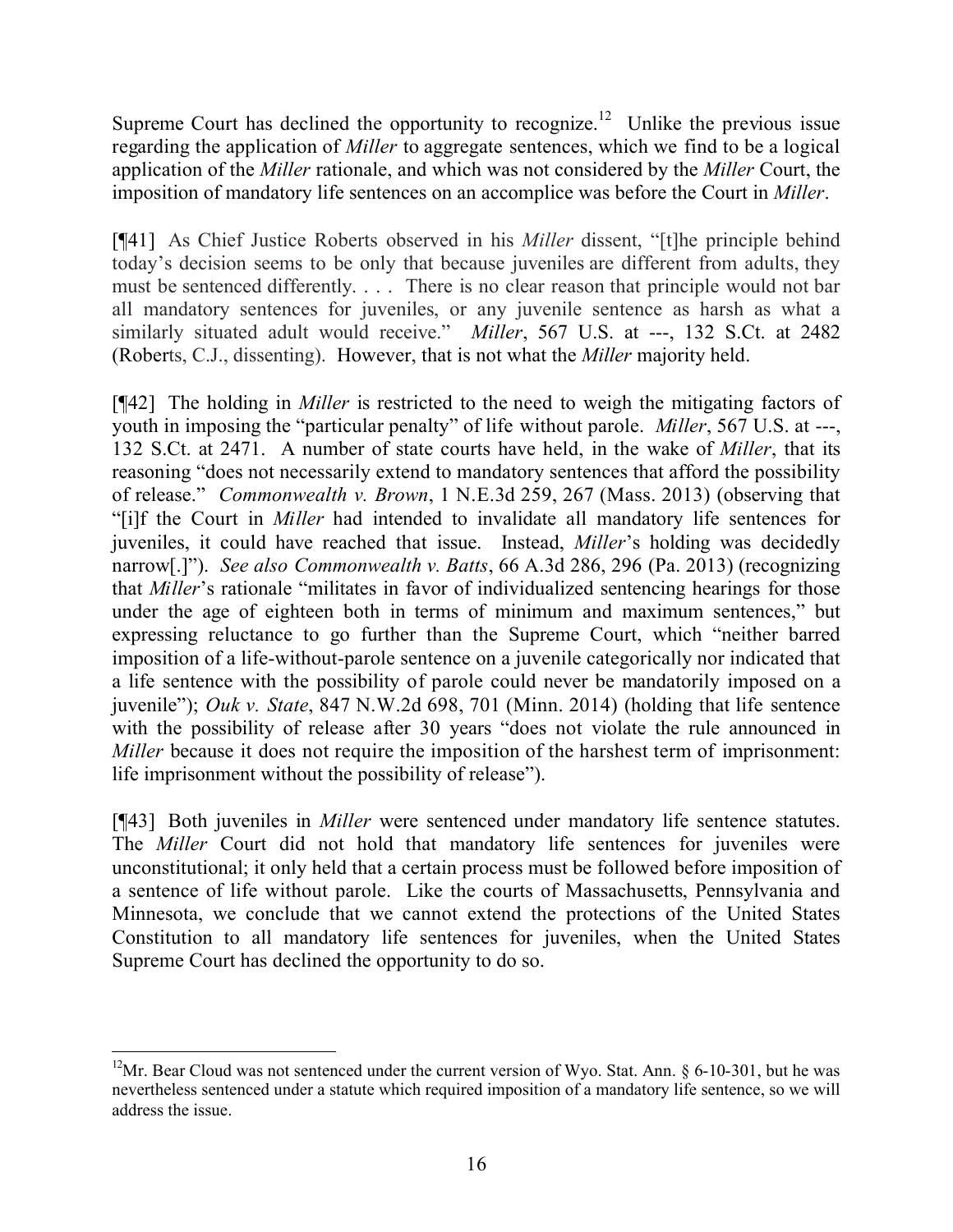[¶44] The same reasoning applies to Mr. Bear Cloud's challenge to the Wyoming Statutes' mandatory sentencing scheme that imposes the same sentence for a juvenile accessory as for the person actually committing the murder. Wyo. Stat. Ann. §§ 6-1-201, 6-2-101(b). *Miller* dictates that sentencing courts must consider the individual circumstances of each juvenile, including whether he is "the shooter [or] the accomplice," *Miller*, 567 U.S. at ---, 132 S.Ct. at 2467-68. Mr. Bear Cloud argues that consideration would be pointless if the sentence is the same in any case. He cites *Enmund v. Florida*, 458 U.S. 782, 797, 102 S.Ct. 3368, 3376, 73 L.Ed. 1140 (1982), in which the United States Supreme Court held that the Eighth Amendment proscribed the death penalty for a defendant "who aids and abets a felony in the course of which a murder is committed by others but who does not himself kill, attempt to kill, or intend that a killing take place or that lethal force will be employed;" and *Tison v. Arizona*, 481 U.S. 137, 158, 107 S.Ct. 1676, 1688, 95 L.Ed. 127 (1987), for the proposition that adult offenders who did not commit the actual murder cannot be sentenced to death without a showing of significant participation in the felony and either an intent to kill or a reckless indifference to human life.

[¶45] The State responds that Mr. Bear Cloud has already raised the same issue in *Bear Cloud I* and is barred by the doctrine of the law of the case from raising it again. However, the United States Supreme Court's rejection of the law of the case doctrine after a case has been vacated on appeal in *Pepper v. United States*, 131 S.Ct. at 1251, *see supra* ¶ 30, lays waste to that argument. The judgment in *Bear Cloud I* was vacated by the United States Supreme Court, and that "effectively wiped the slate clean." *Id.*

[¶46] As we have recognized, "[t]he felony murder rule is the subject of much criticism for its potential harshness, for instance in the circumstance where the killing is an independent act of a co-felon[.]" *Mares v. State*, 939 P.2d 724, 728 (Wyo. 1997) (citing Wayne R. LaFave & Austin W. Scott, Jr., *Criminal Law*, § 7.5(c), at 622-40 (2d.ed. 1986); Nelson E. Roth & Scott E. Sundby, *The Felony-Murder Rule: A Doctrine at*  Constitutional Crossroads, 70 Cornell L.Rev. 446, 446-48 (1985)).<sup>13</sup> In *Graham*, the

 <sup>13</sup> *See People v. Miller*, 781 N.E.2d 300, 341 (Ill. 2002) (in case of 15-year-old lookout convicted of felony murder, court held "mandatory sentence of natural life in prison with no possibility of parole grossly distorts the factual realities of the case and does not accurately represent defendant's personal culpability such that it shocks the moral sense of the community"); *Arrington v. State*, 113 So.3d 20, 26 (Fl. App. 2012), *review denied*, 104 S.3d 1087 (Fla. 2012) ("[S]tatutorily mandated life-without-parole sentence for felony murder may lead to grossly disproportionate sentences in some cases."); *Kills On Top v. State*, 928 P.2d 182, 412-24 (Mont. 1996) (imposition of death sentence based on felony murder was disproportionate); Emily C. Keller, *Constitutional Sentences for Juveniles Convicted of Felony Murder in the Wake of Roper, Graham & J.D.B*, 11 Conn. Pub. Int. L.J. 297, 302-06, 315-16 (2012); Mariko K. Shitama, Note, *Bringing Our Children Back from the Land of Nod: Why the Eighth Amendment Forbids Condemning Juveniles to Die in Prison for Accessorial Felony Murder*, 65 Fla. L. Rev. 813, 840-48 (2013); Richard W. Garnett, *Depravity Thrice Removed: Using The "Heinous, Cruel, or Depraved" Factor to Aggravate Convictions of Nontriggermen Accomplices in Capital Cases*, 103 Yale L.J. 2471, 2493-99 (1994); Richard A. Rosen, *Felony Murder and the Eighth Amendment Jurisprudence of Death*,